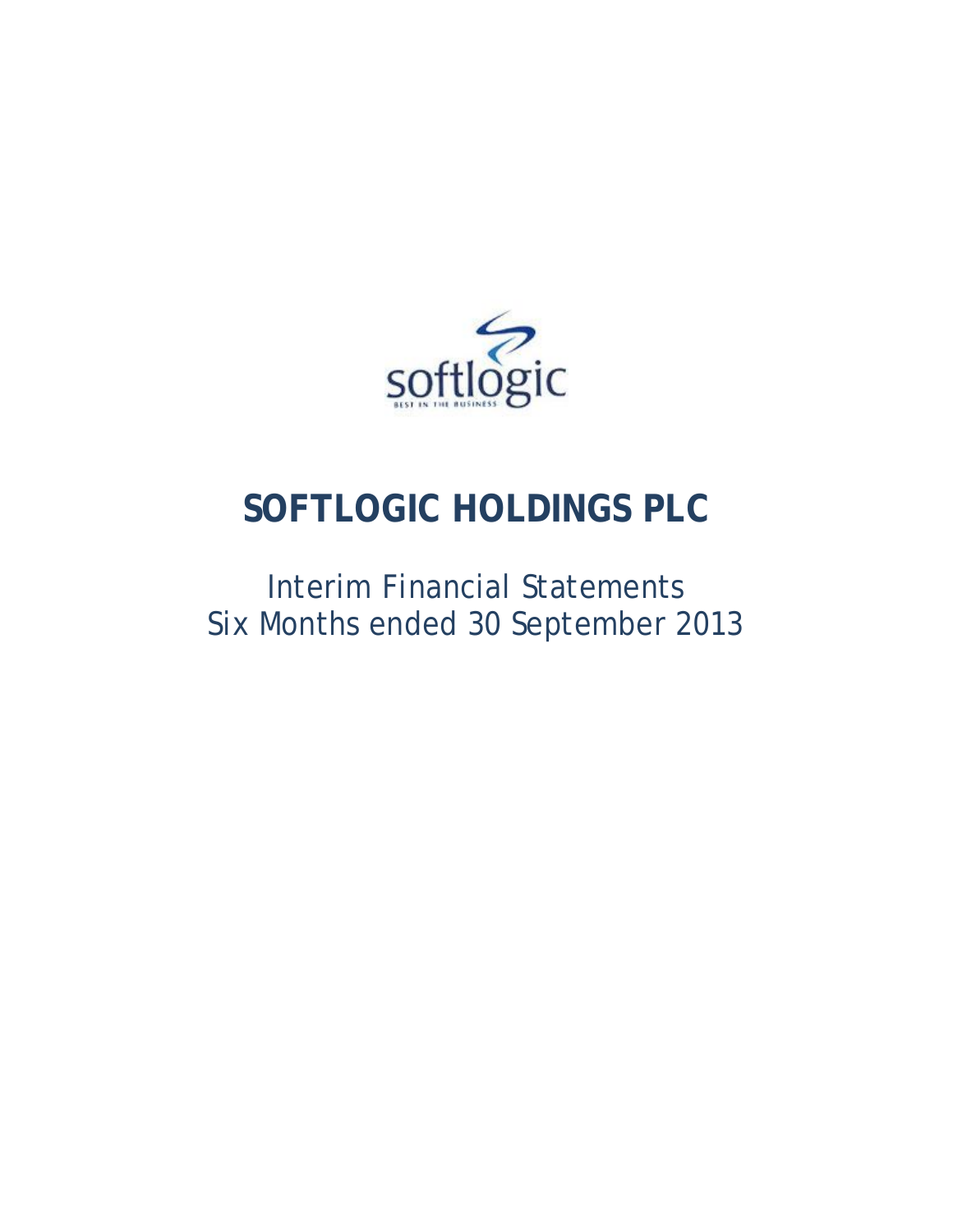### **Dear Shareholders,**

First half performance of FY 2013/2014 indicated mixed results; nonetheless, our strategy at consolidation should see more<br>rewarding results in FY 2013/2014 rewarding results in FY 2013/2014 notwithstanding the seasonal peaks ahead.

All business segments continued to indicate improved revenue growth for the second quarter to Rs. 7.2 Bn, a YoY growth of 14.6%. This upward momentum would continue in the upcoming quarters and positively impact the retail sector while the third quarter has historically been fortuitous for insurance bookings.

The ICT segment's contribution would also increase with major new hardware projects signed with large state institutions.

The quarter displayed mixed macro-economic conditions with the exchange rates weakening: in September 2013, the monthly average exchange rate for the Dollar was Rs. 132.47 from Rs. 127.81 in June 2013. This created series of challenges for the importoriented clusters such as Retail, ICT and automobile. However, a decreasing interest rate regime coupled with benign inflationary conditions in recent months had no immediate relief for the Group. Considering the lagged-effect of such policy changes has upon the Group, real savings would ensue in due course.

Our roll-out plan for Consumer Electronics is actively moving on. Having opened the 165th small-format showroom in Rideegama in October, the retail cluster is working on a target of 220 outlets by 2014. The Branded Apparel Division saw Mothercare expand its reach in K-Zone mall, Ja-ela. The store has been well laid out to offer discreet customer convenience along with ample parking facilities. Mothercare will also be opening another showroom in Kandy this month.

Healthcare services continued with strong performance, The Central Hospital, in particular.

Group's Gross Profit for the quarter under review improved by 23% to Rs. 2.4 Bn with the cumulative six month Gross Profit reaching Rs. 4.6 Bn (18% YoY improvement). Operating Profit for the cumulative period recorded 31% YoY growth while the quarter witnessed an impressive 92% increase YoY following a number of new cost efficiency programmes initiated despite the expansion drive. Investment in Enterprise Resource Management, Oracle, in the coming periods should also ensure further savings for the Group.

Consequently, PBT was Rs. 126.2 Mn during the quarter and strengthened the cumulative PBT by 162% YoY to Rs. 343 Mn. Profit after Tax for the quarter amounted to Rs.118.4 Mn (up by a strong 171% YoY) whilst the six month PAT registered Rs. 303.3 Mn Vs. a loss of Rs. 12.6 Mn in the comparative period.

### **Information & Communication Technology**

Information & Communication Technology sector's revenue improved by 9% YoY during the six month period contributing Rs. 3.0 Bn to the Group's turnover (21% contribution) after registering 7% YoY growth during the second quarter of the period under discussion. Segment's Operating Profit contribution to the Group was 27% (25% for the corresponding period) adding a cumulative Rs. 390 Mn for the period ended 30 September 2013. The IT segment has been progressing well with fresh revenue recognized for new projects finalized with the Ministry of Finance.

Mobile handset sales improved with the expansion of Nokia smart phone range whilst the quarter also saw sale boosted by the lower-end handsets after it announced a replacement guarantee over the previous maintenance guarantee. Following a 60% contribution to the Group at PBT level during 2Q FY 2013/2014 at Rs. 76.1 Mn, the sector concluded PAT at Rs. 92.7 Mn. Six month cumulative sector PAT contribution was 51%, or Rs. 155.8 Mn (173% YoY growth).

### **Retail**

Revenue from new showrooms, new-tomarket product branded lines aided by stronger sales efforts should redefine the Retail sector's performance through economies of scale. Retail revenue for second quarter of FY 2013/ 2014 witnessed a 17% YoY increase to Rs. 1.7 Bn with the six month total reporting 18% YoY growth to Rs. 3.6 Bn thus steadily increasing contribution to the Group (25%). The recently opened franchise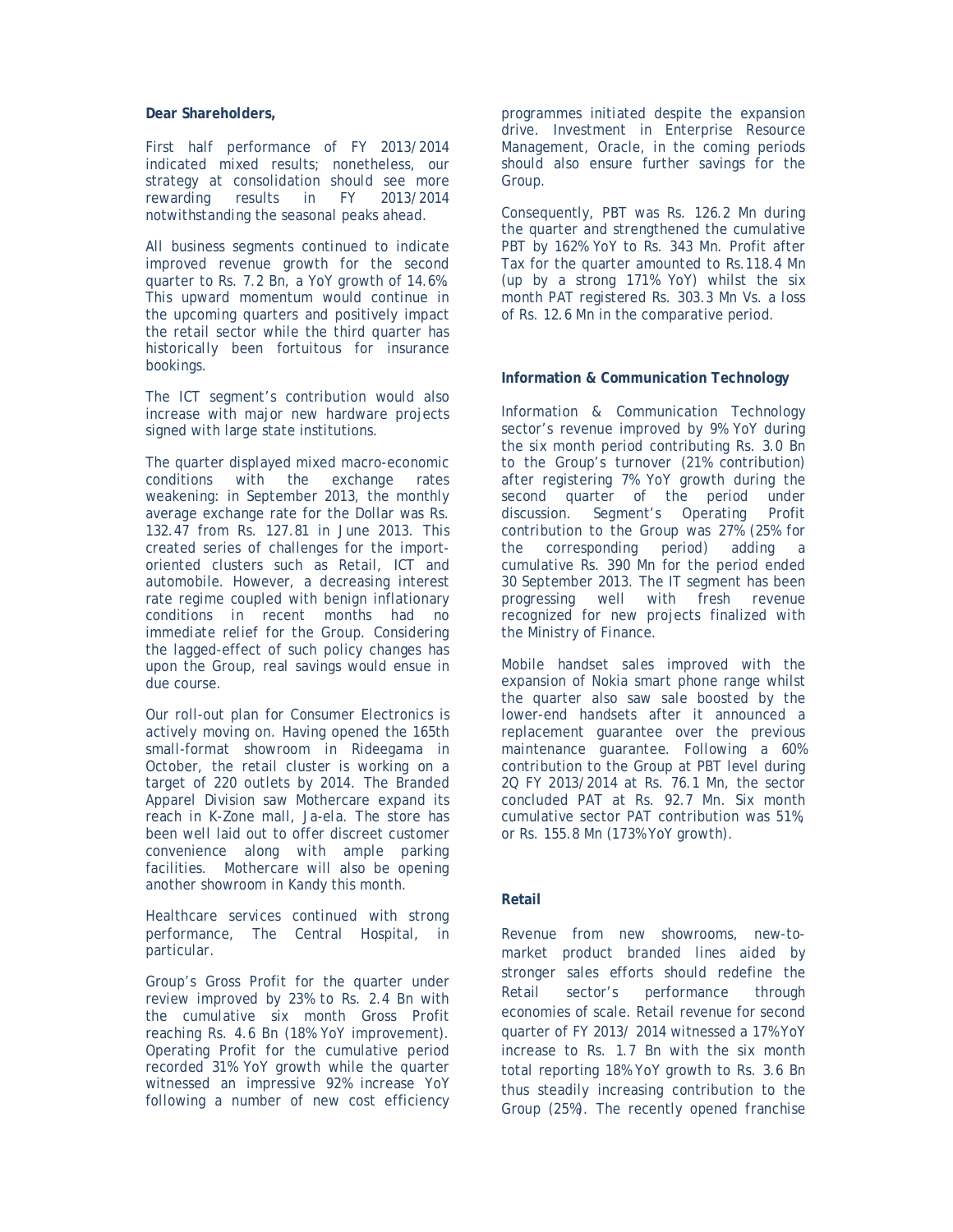outlets have exceeded our expectations spurring retail expansion plans. New franchise showrooms in the like of Splash and French Connection will be opened soon, one in Ja-ela and the other in Colpity. The sector's second quarterly operating profit improved 24% YoY to Rs. 209.1 Mn with a contribution of 28% to the Group. The cumulative Operating Profit increased to 42% YoY strengthening its aggregate contribution to Rs. 466.5 Mn. The Retail sector's profitability remained robust with PAT of Rs. 288 Mn during the first half of FY 2013/2014 (up 61% YoY) after the 2Q FY 2013/2014 reported a growth in PAT by 47% YoY to reach Rs. 88.2 Mn. This was a 75% contribution to Group PAT. Yet the weakening exchange rate is a challenge and prudent treasury management is essential to stay ahead.

### **Healthcare Services**

Performance of our healthcare services sector remained exceptionally healthy contributing 26% to the Group's turnover for second quarter of the FY 13/14. A notable impact of Rs. 3.7 Bn to the Group's topline of Rs. 14.2 Bn was recorded during first half cumulative performance of FY 2013/2014. The sector continued its solid performance with Operating Profit at Rs. 493.6 Mn (up 20% YoY) for the quarter thus taking the cumulative six month Operating Profit to Rs. 986.2 Mn (13% YoY increase). The healthcare cluster contribution of Rs. 656.4 Mn (39% YoY increase) to the Group's bottom line. The Central Hospital's performance during the period under review gathered momentum with fresh revenue flows assisted by the recently commissioned Biplaner Catheterization Laboratory and Stroke Unit, another revolutionary introduction to Sri Lanka's medical technology.

Asiri Group commenced capital repayment of the IFC loan in April 2013 after a two-year grace period. Asiri laboratory's expansion and collection centres will make such initiatives accessible to people across the island. With expertise in Neurological treatments, The Central Hospital is planning to introduce a Bone Marrow transplant unit before March 2014.

### **Financial Services**

Financial Services business segment saw a 17% YoY growth in top line to Rs.1.8 Bn during 2Q FY 2013/2014 with its contribution to the Group revenue at 25% whilst six months revenue of the sector rose 37% YoY to reach Rs. 3.5 Bn. The sector's performance recorded a reduced net loss of Rs. 228.5 Mn for the quarter compared with Rs 333.4 Mn reported for the previous period. The performance for the first half of the year was a loss of Rs. 299.7 Mn, compared with a loss of Rs. 422.3 Mn incurred in the previous year.

Asian Alliance Insurance PLC continued its strong growth momentum with the company growing YTD topline by 31% to record Rs. 3.0 Bn in premiums. Life business maintained its trajectory with yet another quarter of solid performance taking YTD topline to Rs. 1.8 Bn, an increase of 26% over the previous year.

Non-Life business recorded a GWP of Rs. 1.2 Bn YTD, an impressive 41% over the previous year. The Company is also now within the Top Five for Medical Insurance. The company continues to move forward with momentum surpassing industry growth rates. According to YTD industry figures, Asian Alliance Insurance had delivered some of the highest growth rates in both Life and Non-Life businesses. The YTD loss of Rs. 118 Mn does not include the Life profit transfer that is undertaken as per industry practice at year-end. The Company is expecting to close the year on a strong note buoyed by strong gains in investment income.

Softlogic Finance PLC has navigated through a fairly turbulent period that has impacted both the Banking and Non-Bank Financial Sector which has witnessed sluggish growth and deterioration in credit quality. Total Assets of the Company increased by 14% to Rs. 15 Bn whilst Customer Assets increased by 10% to Rs. 11.6 Bn for the first six months of FY 2013/2014. Total income including net interest income was buoyed by healthy net interest margin that is likely to improve further due to the drop in market interest rates. However, impairment charges are likely to remain a formidable challenge for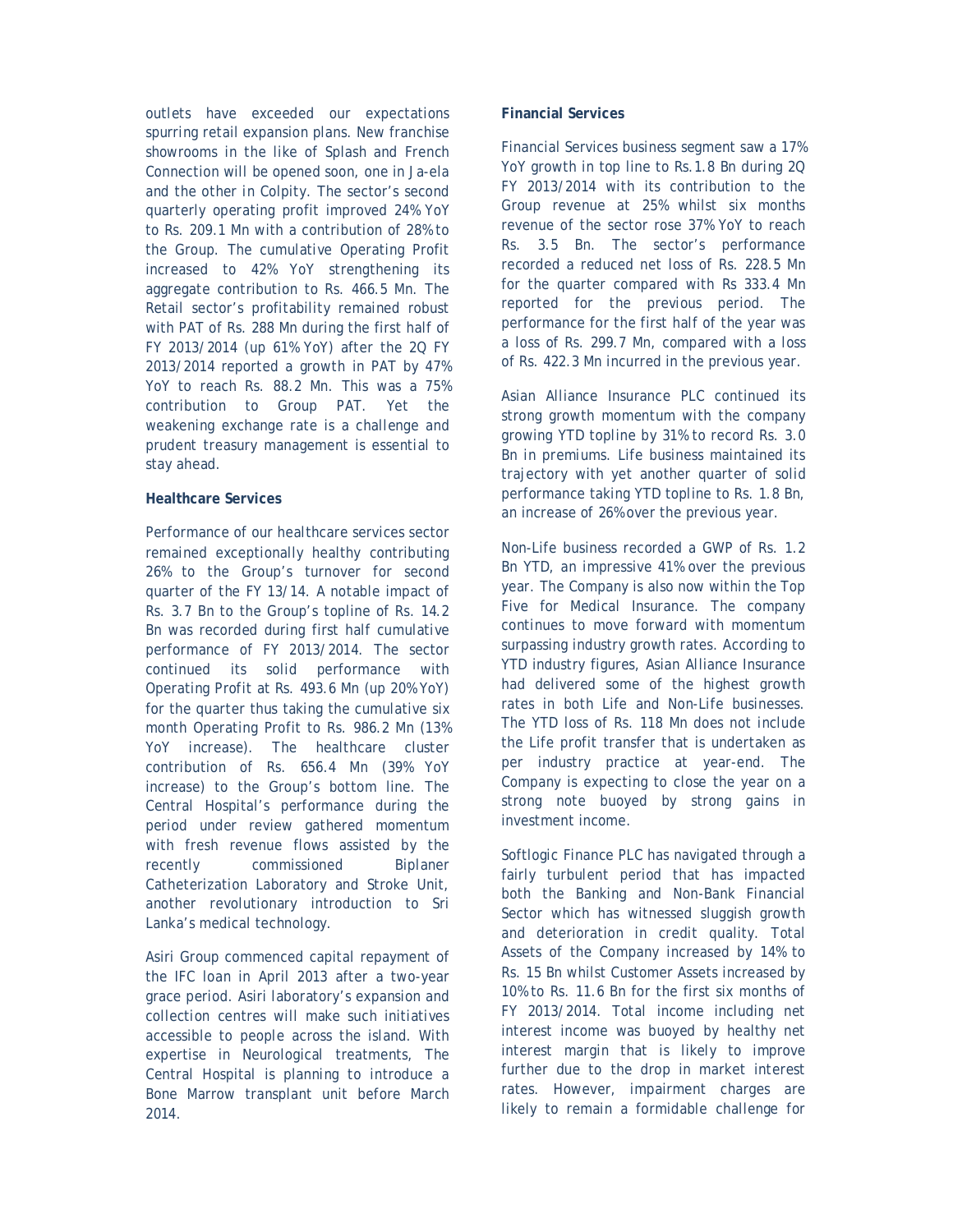the next half of the year as the leasing operations, especially, is impacted by the decline in prices for used vehicles.

The company has successfully completed a number of funding initiatives including a 3 Year Debenture of Rs. 500 Mn along with several securitization deals to raise funds to finance the asset book.

Softlogic Stockbrokers (Pvt) Ltd performance has been small due to the varied performance of the Colombo Stock Exchange whilst the Sector's holding company, Softlogic Capital PLC, improved performance after reducing debt levels compared with the previous period following equity partnerships with DEG and FMO.

### **Automobile**

Automobile sector saw a strong recovery of 96% YoY in revenue during the second quarter of Financial Year 2013/2014. This was primarily led by consumers who held vehicle duty free permits approaching the Company. However, the sector closed the first half year of operations with a loss of Rs. 27.0 Mn Vs. PAT of Rs. 0.6 Mn in the corresponding period. This was due to stockholding cost of vehicles that were purchased during those duty increases compounded by the adverse exchange rate situation that prevailed during that time. Consequently, these stocks were disposed of at a loss in order to compete with vehicle sellers holding duty free permits. April-September period saw a 7% YoY decline in the total vehicle registrations to 164,752. Automobile management is now focusing on the Ford's commercial pickup range to regain market share while Daihatsu is successfully warding off the adverse effects created by the availability of such permits through various price options schemes.

### **Leisure**

Leisure sector's contribution to the Group is yet to materialise. Centara Ceysands Luxury Resort and Spa, at Bentota, a 166 room 4 star-plus resort which will be managed by the Thailand based Centara Resort and Spa. The

Resort will be unveiled to external guests towards the beginning of 2014 after its soft opening in latter part of December 2013. Conforming to the industry averages, we are anticipating to breakeven operationally within a short period after opening the doors to discerning guests.

The construction work of the 219 room 5-star Movenpick City Hotel has now reached level 4 and is progressing as per the construction schedule with a view to open its doors in September 2015.

### **Future Outlook**

During the second quarter, it is noteworthy to state that Softlogic Holdings PLC had successfully raised Rs 1bn through a 3 year listed debenture. This has assisted in replacing short term debt with a longer tenor. The benefit of this debt restructuring is essential for better treasury management.

Our outlook is medium term; real value should not be measured by market sentiments alone but by consolidation and having the right blend of portfolios which have intrinsic values far beyond the reckoning of such sentiments.

(Sgd.) **Ashok Pathirage Chairman 15 November 2013**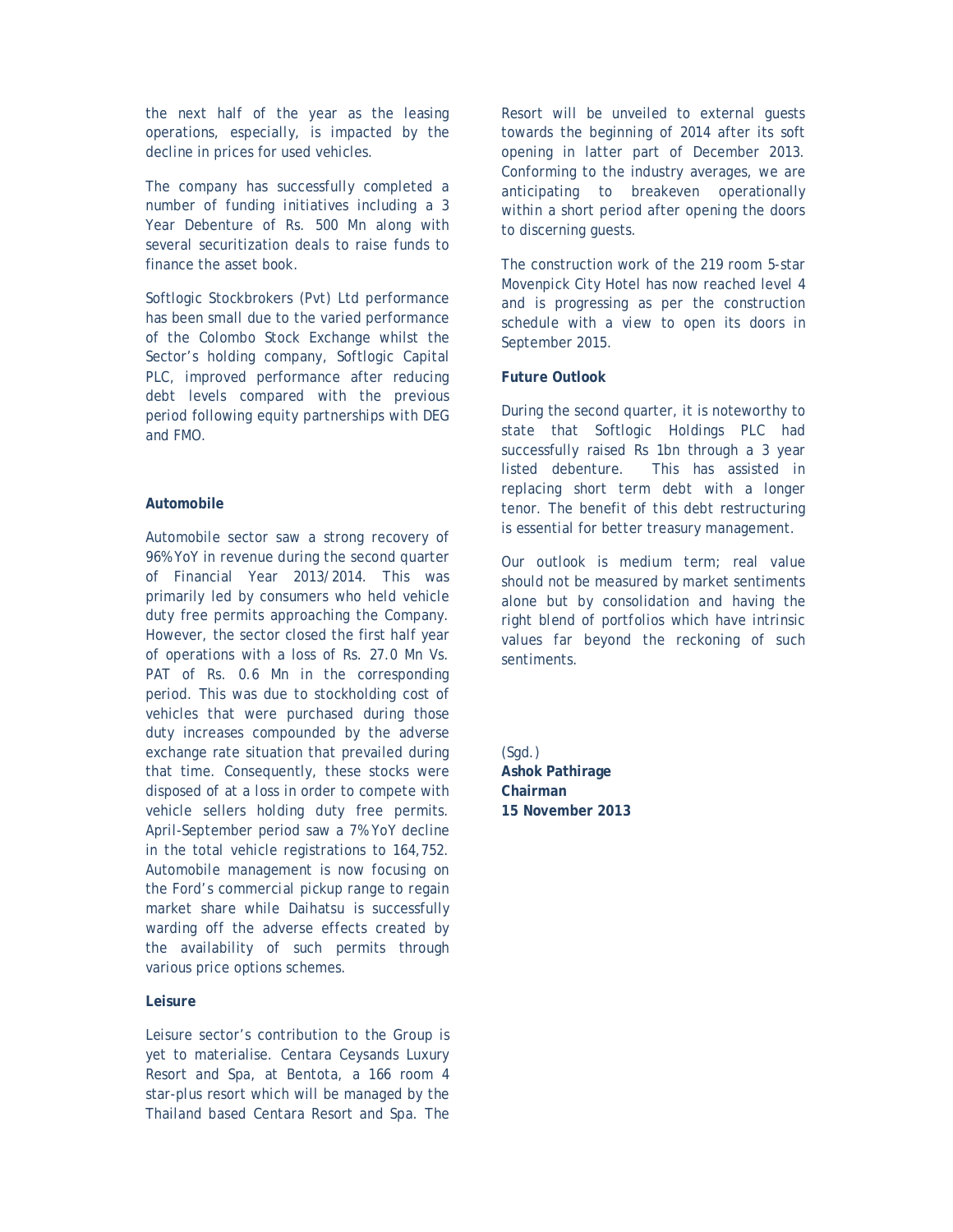## CONSOLIDATED INCOME STATEMENT

| <b>Audited</b><br>year ended<br>31-03-2013<br>Rs. |                                                                                                               | <b>Unaudited</b><br>06 months to<br>30-09-2013<br>Rs. | <b>Unaudited</b><br>06 months to<br>30-09-2012<br>Rs. | Change as<br>a<br>% | <b>Unaudited</b><br>03 months to<br>30-09-2013<br>Rs. | <b>Unaudited</b><br>03 months to<br>30-09-2012<br>Rs. | Change as<br>a<br>$\%$ |
|---------------------------------------------------|---------------------------------------------------------------------------------------------------------------|-------------------------------------------------------|-------------------------------------------------------|---------------------|-------------------------------------------------------|-------------------------------------------------------|------------------------|
| 25,360,636,147                                    | Revenue                                                                                                       | 14, 186, 457, 987                                     | 12,235,077,242                                        | 15.95%              | 7, 167, 474, 725                                      | 6,255,790,844                                         | 14.57%                 |
| (17, 143, 556, 549)                               | Cost of sales                                                                                                 | (9,550,531,612)                                       | (8, 289, 796, 180)                                    | 15.21%              | (4, 742, 113, 630)                                    | (4, 280, 288, 836)                                    | 10.79%                 |
| 8,217,079,598                                     | <b>Gross profit</b>                                                                                           | 4,635,926,375                                         | 3,945,281,062                                         | 17.51%              | 2,425,361,095                                         | 1,975,502,008                                         | 22.77%                 |
|                                                   | Dividend income                                                                                               |                                                       |                                                       | $\bar{a}$           |                                                       |                                                       |                        |
| 470,329,044                                       | Other operating income                                                                                        | 179,198,323                                           | 86,217,027                                            | 107.85%             | 96,892,559                                            | (10, 553, 812)                                        | $-1018.08%$            |
| (1, 323, 911, 846)                                | Distribution expenses                                                                                         | (699, 022, 005)                                       | (535, 352, 948)                                       | 30.57%              | (413,834,872)                                         | (317, 696, 175)                                       | 30.26%                 |
| (5,032,208,723)                                   | Administrative expenses                                                                                       | (2,689,565,180)                                       | (2, 406, 787, 200)                                    | 11.75%              | (1, 363, 928, 292)                                    | (1, 259, 274, 180)                                    | 8.31%                  |
| 2,331,288,073                                     | <b>Results from Operating Activities</b>                                                                      | 1,426,537,513                                         | 1,089,357,941                                         | 30.95%              | 744,490,490                                           | 387,977,841                                           | 91.89%                 |
| 825, 455, 974                                     | Finance income                                                                                                | 312,521,516                                           | 328,693,626                                           | $-4.92%$            | 104,292,450                                           | 210,090,889                                           | $-50.36%$              |
| (2, 754, 633, 185)                                | Finance expenses                                                                                              | (1, 410, 874, 015)                                    | (1, 302, 612, 140)                                    | 8.31%               | (733,085,622)                                         | (688, 552, 995)                                       | 6.47%                  |
| (1,929,177,211)                                   | <b>Net Finance Cost</b>                                                                                       | (1,098,352,499)                                       | (973, 918, 514)                                       | 12.78%              | (628, 793, 172)                                       | (478, 462, 106)                                       | 31.42%                 |
| 61,309,000                                        | Change in fair value of investment property                                                                   | 7,410,000                                             |                                                       |                     | 7,410,000                                             |                                                       |                        |
| 20,823,707                                        | Share of profit of equity accounted investees                                                                 | 7,366,298                                             | 15,537,148                                            | $-52.59%$           | 3,090,521                                             | 9,302,638                                             | $-66.78%$              |
| 484,243,569                                       | Profit before tax                                                                                             | 342,961,312                                           | 130,976,575                                           | 161.85%             | 126, 197, 839                                         | (81, 181, 627)                                        | $-255.45%$             |
| (293, 633, 128)                                   | Tax expense                                                                                                   | (39,695,768)                                          | (143, 533, 357)                                       | $-72.34%$           | (7, 767, 911)                                         | (86, 588, 514)                                        | $-91.03%$              |
| 190,610,441                                       | Profit/ (loss) for the Period                                                                                 | 303, 265, 544                                         | (12, 556, 782)                                        | 2515.15%            | 118,429,928                                           | (167, 770, 141)                                       | 170.59%                |
| (338, 365, 963)<br>528,976,404<br>190,610,441     | Attributable to:<br>Equity holders of the parent<br>Non-controlling interest<br>Profit/ (loss) for the Period | 92,913,259<br>210, 352, 285<br>303,265,544            | (178,066,140)<br>165,509,358<br>(12, 556, 782)        |                     |                                                       |                                                       |                        |
| (0.44)                                            | Earnings/ (loss) per share<br><b>Basic</b>                                                                    | 0.12                                                  | (0.23)                                                |                     |                                                       |                                                       |                        |

Note : Figures in brackets indicate deductions.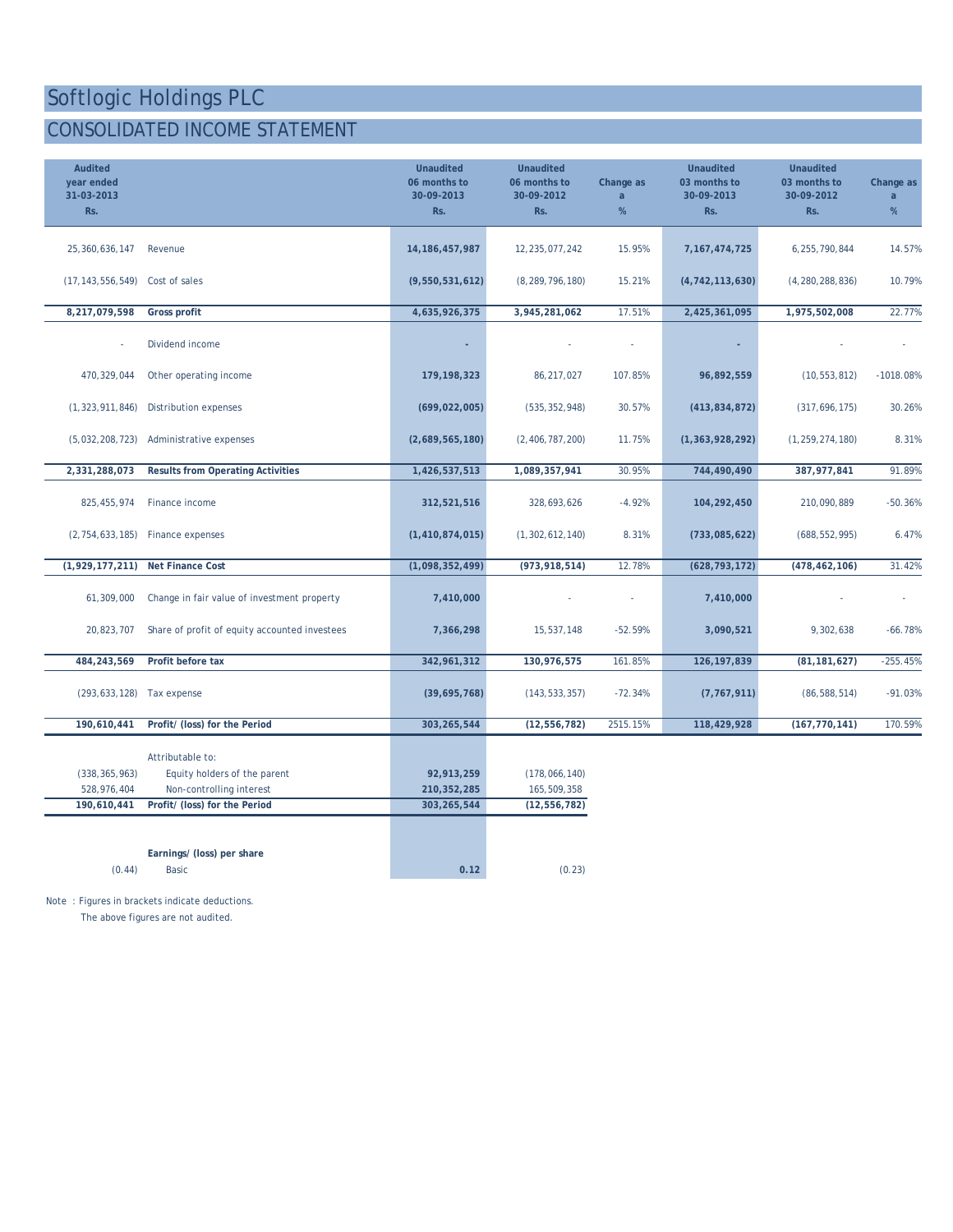### CONSOLIDATED STATEMENT OF COMPREHENSIVE INCOME

| <b>Audited</b><br>year ended<br>31-03-2013<br>Rs. |                                                          | <b>Unaudited</b><br>06 months to<br>30-09-2013<br>Rs. | <b>Unaudited</b><br>06 months to<br>30-09-2012<br>Rs. | Change as<br>a<br>% | <b>Unaudited</b><br>03 months to<br>30-09-2013<br>Rs. | <b>Unaudited</b><br>03 months to<br>30-09-2012<br>Rs. |
|---------------------------------------------------|----------------------------------------------------------|-------------------------------------------------------|-------------------------------------------------------|---------------------|-------------------------------------------------------|-------------------------------------------------------|
| 190,610,441                                       | Profit/ (loss) for the period                            | 303,265,544                                           | (12, 556, 782)                                        | $-2515.15%$         | 118,429,928                                           | (167, 770, 141)                                       |
|                                                   | Other comprehensive income                               |                                                       |                                                       |                     |                                                       |                                                       |
| 2,448,866                                         | Currency translation of foreign operations               | 4,376,293                                             | 4,869,890                                             | $-10.14%$           | 3,362,678                                             | (12,601,909)                                          |
| 1,678,021,953                                     | Revaluation of land and buildings                        | 60,300,500                                            | 1,678,021,954                                         | $-96.41%$           | 60,300,500                                            | 49,440,681                                            |
| 391.267.941                                       | Net (loss) / gain on available-for-sale financial assets | (241, 243, 266)                                       | 220,813,046                                           | $-209.25%$          | (240, 916, 064)                                       | 224, 196, 188                                         |
|                                                   | (156,081,827) Tax on other comprehensive income          | ٠                                                     | (5,888,195)                                           | $-100.00\%$         |                                                       | 150, 193, 632                                         |
| 1,915,656,933                                     | Other comprehensive income for the period, net of tax    | (176, 566, 473)                                       | 1,897,816,695                                         |                     | (177, 252, 886)                                       | 411,228,592                                           |
|                                                   |                                                          |                                                       |                                                       |                     |                                                       |                                                       |
| 2, 106, 267, 374                                  | Total comprehensive income for the period, net of tax    | 126,699,071                                           | 1,885,259,913                                         |                     | (58, 822, 958)                                        | 243,458,451                                           |
|                                                   |                                                          |                                                       |                                                       |                     |                                                       |                                                       |
|                                                   | Attributable to:                                         |                                                       |                                                       |                     |                                                       |                                                       |
| 575, 241, 096                                     | Equity holders of the parent                             | (14, 408, 922)                                        | 754,868,055                                           |                     |                                                       |                                                       |
| 1,531,026,278                                     | Non-controlling interest                                 | 141, 107, 993                                         | 1,130,391,858                                         |                     |                                                       |                                                       |
| 2, 106, 267, 374                                  | Profit for the period                                    | 126,699,071                                           | 1,885,259,913                                         |                     |                                                       |                                                       |
|                                                   |                                                          |                                                       |                                                       |                     |                                                       |                                                       |

Note : Figures in brackets indicate deductions.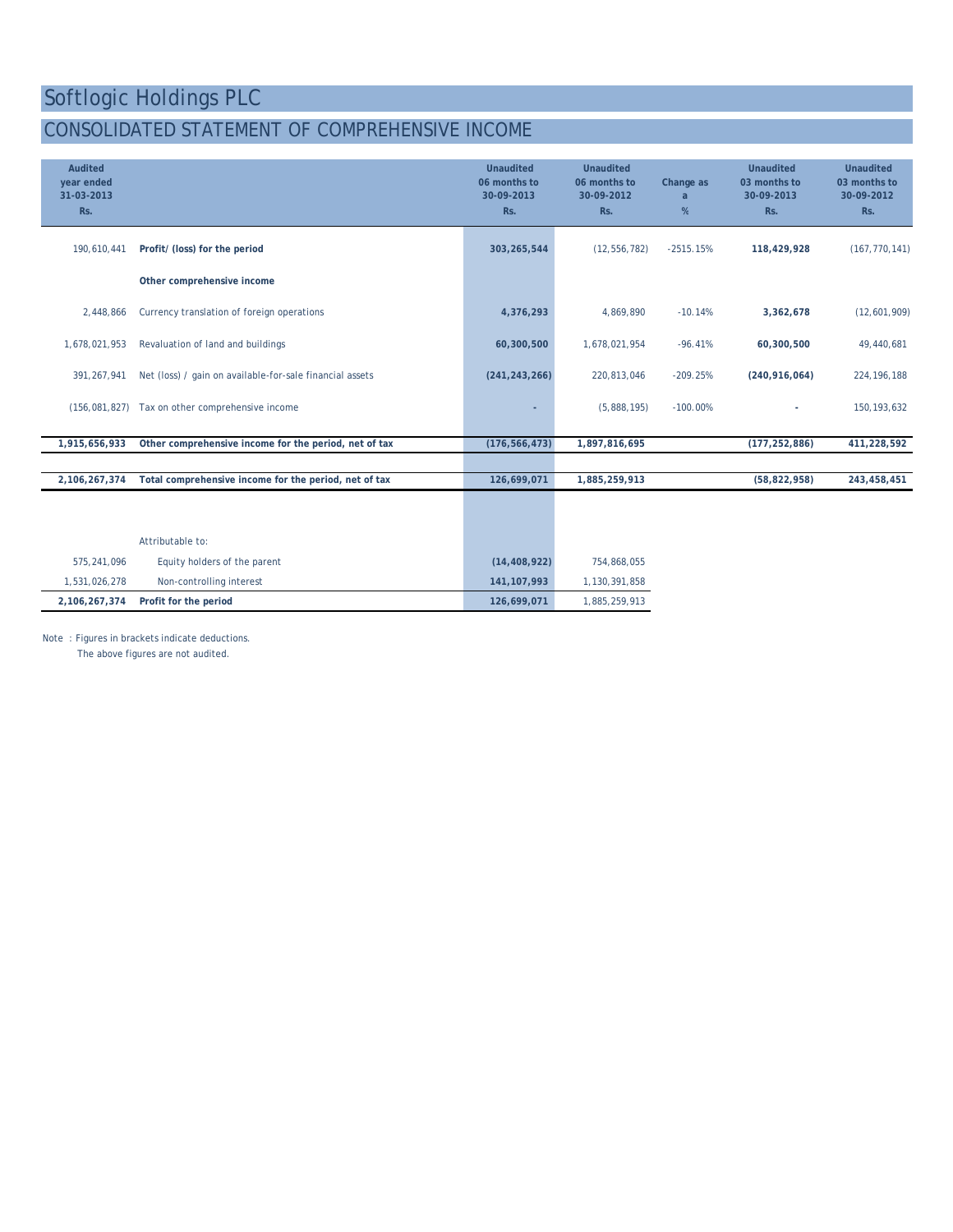### STATEMENT OF FINANCIAL POSITION

| <b>GROUP</b>     | <b>COMPANY</b> |                                                     |                  | <b>GROUP</b>      | <b>COMPANY</b>   |                  |
|------------------|----------------|-----------------------------------------------------|------------------|-------------------|------------------|------------------|
| <b>Audited</b>   | <b>Audited</b> |                                                     | <b>Unaudited</b> | <b>Unaudited</b>  | <b>Unaudited</b> | <b>Unaudited</b> |
| as at            | as at          |                                                     | as at            | as at             | as at            | as at            |
| 31-03-2013       | 31-03-2013     |                                                     | 30-09-2013       | 30-09-2012        | 30-09-2013       | 30-09-2012       |
| Rs.              | Rs.            |                                                     | Rs.              | Rs.               | Rs.              | Rs.              |
|                  |                | <b>ASSETS</b>                                       |                  |                   |                  |                  |
|                  | 138.556.963    | <b>Non-current assets</b>                           |                  |                   | 153.060.468      |                  |
| 14,608,652,573   |                | Property, plant and equipment                       | 15,392,863,359   | 13,832,589,540    |                  | 140,858,550      |
| 154, 349, 111    |                | Lease rentals paid in advance                       | 153,830,642      | 154,867,578       |                  |                  |
| 2,175,045,500    | 333,699,500    | Investment property                                 | 2, 182, 455, 500 | 2,113,736,500     | 394,000,000      | 333,699,500      |
| 7.630.830.620    | $\sim$         | Intangible assets                                   | 7,565,702,585    | 7,671,022,203     | 6,979,893        |                  |
| ÷.               | 8,269,143,001  | Investments in subsidiaries                         |                  |                   | 8,732,039,002    | 7, 176, 214, 483 |
| 58,680,898       | 861, 989, 404  | Investments in associates                           | 36,984,632       | 53,785,485        | 861, 989, 404    | 855,007,284      |
| 5, 163, 842, 563 | 226, 330, 873  | Other non current financial assets                  | 5,689,032,911    | 3,903,178,957     | 210,680,648      | 336.113.369      |
| 4,278,441,219    |                | Rental receivable on lease assets and hire purchase | 4, 105, 132, 282 | 3,955,229,402     |                  |                  |
| 79,828,109       |                | Other non current assets                            | 51,339,913       | 286, 476, 559     |                  |                  |
| 230,672,828      |                | Deferred tax assets                                 | 264,756,674      | 17,609,040        |                  |                  |
| 34,380,343,421   | 9,829,719,741  |                                                     | 35,442,098,498   | 31,988,495,264    | 10,358,749,415   | 8,841,893,186    |
|                  |                | <b>Current assets</b>                               |                  |                   |                  |                  |
| 3,705,323,096    |                | Inventories                                         | 3,617,667,577    | 3,376,241,825     |                  |                  |
| 4,277,651,687    | 103, 346, 900  | Trade and other receivables                         | 4,936,986,317    | 4,709,054,039     | 100,009,745      | 64,986,822       |
| 1,912,559,755    |                | Loans and advances                                  | 2,210,707,434    | 1,229,743,728     |                  |                  |
| 2,986,756,466    | ÷.             | Rental receivable on lease assets and hire purchase | 4,092,512,026    | 2,499,519,567     |                  |                  |
| 94, 382, 414     | 901,045,992    | Amounts due from related parties                    | 75,800,059       | 112,801,580       | 2,477,152,417    | 1,715,479,076    |
| 1,668,241,448    | 14,800,718     | Other current assets                                | 2,623,311,215    | 849, 496, 425     | 61,805,115       | 12,642,551       |
| 3,544,438,862    | 512,099,400    | Short term investments                              | 3,340,759,573    | 3,386,924,797     | 985, 175, 226    | 338, 426, 517    |
| 1,323,124,987    | 104, 332, 677  | Cash in hand and at bank                            | 955,576,642      | 559, 223, 781     | 27,815,499       | 2,365,306        |
| 19,512,478,715   | 1,635,625,687  |                                                     | 21,853,320,843   | 16,723,005,742    | 3,651,958,002    | 2,133,900,272    |
| 53,892,822,136   | 11,465,345,428 | <b>Total Assets</b>                                 | 57,295,419,341   | 48,711,501,006    | 14,010,707,417   | 10,975,793,458   |
|                  |                |                                                     |                  |                   |                  |                  |
|                  |                | <b>EQUITY AND LIABILITIES</b>                       |                  |                   |                  |                  |
|                  |                | Equity attributable to equity holders of the parent |                  |                   |                  |                  |
| 5,089,000,000    | 5,089,000,000  | Stated capital                                      | 5,089,000,000    | 5,089,000,000     | 5,089,000,000    | 5,089,000,000    |
| 753, 383, 812    | 370,810,021    | Revenue reserves                                    | 799,728,822      | 837, 261, 261     | 218, 458, 564    | 235, 925, 109    |
| 1,523,939,034    | (2,749,371)    | Other components of equity                          | 1,438,088,428    | 1,461,012,769     | (3, 433, 870)    | 1,900,057        |
| 7,366,322,846    | 5,457,060,650  |                                                     | 7,326,817,250    | 7,387,274,030     | 5,304,024,694    | 5,326,825,166    |
| 6,298,335,034    |                | Non-controlling interest                            | 6,324,199,038    | 5,440,476,326     |                  |                  |
| 13,664,657,880   | 5,457,060,650  | <b>Total equity</b>                                 | 13,651,016,287   | 12,827,750,356    | 5,304,024,694    | 5,326,825,166    |
|                  |                | <b>Non-current liabilities</b>                      |                  |                   |                  |                  |
| 3,218,377,437    |                | Insurance contract liabilities                      | 3,659,317,677    | 2,851,518,732     |                  |                  |
| 9,555,794,761    | 1,747,689,927  | Interest bearing borrowings                         | 11,983,015,189   | 9,582,231,184     | 3,641,975,649    | 2,431,313,370    |
| 1,217,018,340    |                | Public deposits                                     | 1,043,134,631    | 1,170,013,880     |                  |                  |
| 366, 359, 147    |                | Deferred tax liabilities                            | 359,529,112      | 305,098,149       |                  |                  |
| 378,902,998      | 21,435,500     | Employee benefit liabilities                        | 408,784,272      | 360,220,049       | 24,716,274       | 13,663,274       |
| 116,841,514      |                | Other deferred liabilities                          | 101,884,311      | 80,082,731        |                  |                  |
| 1,812,828,000    | 906, 414, 000  | Other non current financial liabilities             | 1,812,828,000    |                   | 906,414,000      |                  |
| 16,666,122,197   | 2,675,539,427  |                                                     | 19,368,493,192   | 14, 349, 164, 725 | 4,573,105,923    | 2,444,976,644    |
|                  |                | <b>Current liabilities</b>                          |                  |                   |                  |                  |
| 3,894,506,258    | 15,072,075     | Trade and other payables                            | 4,444,366,309    | 3,661,668,971     | 33,684,641       | 17,985,428       |
| 22,020,839       | 1,295,466,270  | Amounts due to related parties                      | 22, 161, 262     | 18, 104, 799      | 967, 964, 751    | 1,024,052,743    |
| 191,813,896      | $\sim$         | Income tax liabilities                              | 47,551,897       | 249, 192, 881     |                  |                  |
| 7,710,575,994    | 947, 436, 147  | Short term borrowings                               | 8,590,739,311    | 5, 172, 444, 095  | 2,501,979,988    | 329,895,084      |
| 2,846,653,852    | 613,856,649    | Current portion of interest bearing borrowings      | 3,411,036,627    | 4,935,461,618     | 561, 558, 955    | 1,361,783,770    |
| 232,460,475      | 24,340,842     | Other current liabilities                           | 222,614,129      | 116, 165, 839     | 43,064,192       | 146,429,658      |
| 5,739,932,707    |                | Public deposits                                     | 5,918,845,592    | 5,032,813,583     |                  |                  |
| 2,924,078,038    | 436, 573, 368  | <b>Bank overdrafts</b>                              | 1,618,594,735    | 2,348,734,139     | 25, 324, 273     | 323,844,965      |
| 23,562,042,059   | 3,332,745,351  |                                                     | 24,275,909,862   | 21,534,585,925    | 4,133,576,800    | 3,203,991,648    |
| 53,892,822,136   | 11,465,345,428 | <b>Total equity and liabilities</b>                 | 57,295,419,341   | 48,711,501,006    | 14,010,707,417   | 10,975,793,458   |

I certify that the financial statements comply with the requirements of the Companies Act No. 7 of 2007.

#### *(Sgd.)* Chief Financial Controller

The Board of directors is responsible for the preparation and presentation of these financial statements.

| (Sgd.)                                | (Sgd.)   |
|---------------------------------------|----------|
| Director                              | Director |
| ومعافصياتهما وفوعلاهما وفوعاوهما والر |          |

Note : Figures in brackets indicate deductions. The above figures are not audited.

15 November 2013 Colombo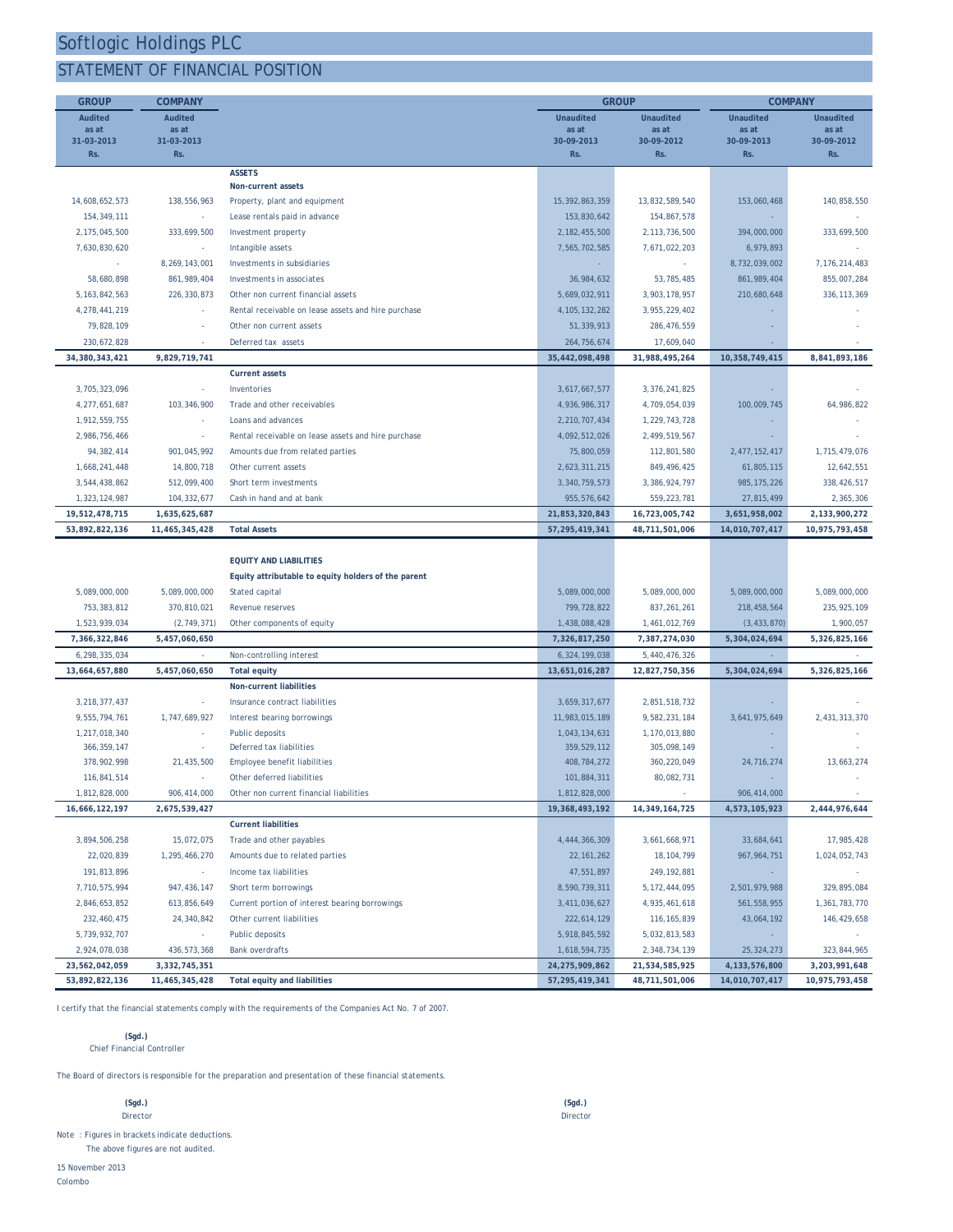### CASH FLOW STATEMENT

| <b>GROUP</b>                          | <b>COMPANY</b>                      |                                                                                                                  | <b>GROUP</b>                      |                                     | <b>COMPANY</b>                 |                                |
|---------------------------------------|-------------------------------------|------------------------------------------------------------------------------------------------------------------|-----------------------------------|-------------------------------------|--------------------------------|--------------------------------|
| <b>Audited</b>                        | <b>Audited</b>                      |                                                                                                                  | <b>Unaudited</b>                  | <b>Unaudited</b>                    | <b>Unaudited</b>               | <b>Unaudited</b>               |
| as at<br>31-03-2013                   | as at<br>31-03-2013                 |                                                                                                                  | 06 months to<br>30-09-2013        | 06 months to<br>30-09-2012          | 06 months to<br>30-09-2013     | 06 months to<br>30-09-2012     |
|                                       |                                     |                                                                                                                  |                                   |                                     |                                |                                |
| 484, 243, 569                         | 348, 228, 778                       | <b>CASH FLOWS FROM OPERATING ACTIVITIES</b><br>Profit before tax                                                 | 342,961,312                       | 130,976,575                         | (152, 351, 457)                | 212,904,992                    |
|                                       |                                     | <b>Adjustments for:</b>                                                                                          |                                   |                                     |                                |                                |
| (580, 502, 165)                       | (255, 175, 695)                     | Finance income                                                                                                   | (294, 988, 045)                   | (289, 234, 440)                     | (145,607,680)                  | (129, 097, 420)                |
| (145,007,524)                         | (360, 652, 382)                     | Dividend income<br>Finance costs                                                                                 | (37, 350, 296)                    | (35, 371, 860)                      | (30, 544, 176)                 | (19, 853, 766)                 |
| 2,754,633,185<br>(61, 309, 000)       | 709,435,645<br>×.                   | Change in fair value of investment property                                                                      | 1,410,874,015<br>(7, 410, 000)    | 1,302,612,140<br>×                  | 426,984,916<br>(60, 300, 500)  | 317,281,533                    |
| (99, 946, 285)                        | (872, 857)                          | (Appreciation)/ depreciation in market value of quoted shares                                                    | 19,816,825                        | (39, 459, 187)                      | 545,519                        |                                |
| (20, 823, 707)                        |                                     | Share of results of associates                                                                                   | (7, 366, 298)                     | (15, 537, 148)                      |                                |                                |
| 81, 842, 123<br>(1,037,876)           | 8,508,006                           | Gratuity provision and related costs<br>Provision for impairment of receivables                                  | 49,568,474                        | 44,682,565                          | 3,523,774                      |                                |
| 824, 136, 261                         | 11,601,478<br>25,785,838            | Depreciation of property, plant and equipment                                                                    | 436, 956, 114                     | 410,624,008                         | 13,223,426                     | 21,420,231                     |
| (85, 286, 164)                        | (60, 320, 550)                      | Profit on sale of property, plant and equipment                                                                  | (18,039,255)                      | (39, 793, 551)                      | (11, 115, 499)                 | (33,903,075)                   |
| (86, 159, 406)                        | (337, 263, 068)                     | Profit on sale of investments                                                                                    | (34, 169, 827)                    | 38,928,766                          |                                | (337, 263, 068)                |
| (16, 476, 268)                        |                                     | Profit on disposal of subsidiary                                                                                 |                                   |                                     |                                |                                |
| (21, 520, 441)<br>194,546,170         |                                     | Unrealised (gain)/loss on foreign exchange<br>Amortisation / impairment of intangible assets                     | 52,889,294<br>85,436,555          | 46,876,154<br>87,293,853            | 97,136                         |                                |
| 1,036,933                             |                                     | Amortisation of prepaid lease rentals                                                                            | 518,469                           | 518,466                             |                                |                                |
| 487,826                               |                                     | Impairment & derecognition of property, plant & equipment                                                        |                                   |                                     |                                |                                |
| 3,222,857,231                         | 89,275,193                          | Profit before working capital changes                                                                            | 1,999,697,337                     | 1,643,116,341                       | 44,455,459                     | 31,489,427                     |
| (225, 165, 421)                       |                                     | (Increase) / decrease in inventories                                                                             | 87,655,519                        | 103,915,848                         |                                |                                |
| (829, 605, 355)                       | (37.588.735)                        | (Increase) / decrease in trade and other receivable                                                              | (659, 334, 630)                   | (1.357.994.100)                     | 3,337,155                      | 771,343                        |
| (598, 297, 098)                       |                                     | (Increase) / decrease in loans and advances                                                                      | (628, 047, 366)                   | (8,984,548)                         |                                |                                |
| (1, 204, 089, 991)<br>(660, 411, 236) | 10,033                              | (Increase) / decrease in investments in lease and hire purchase<br>(Increase) / decrease in other current assets | (932, 446, 623)<br>(955,069,768)  | (403, 736, 488)<br>227,671,914      | (47,004,397)                   | (3,770,557)                    |
| (82, 292, 355)                        | 266,505,459                         | (Increase) / decrease in amount due from related parties                                                         | 18,582,355                        | (100, 711, 521)                     | (1, 576, 106, 425)             | (482, 717, 651)                |
| 1,269,419,053                         | 5.045.179                           | Increase / (decrease) in trade and other payables                                                                | 549,860,047                       | 1,068,977,964                       | 26, 156, 542                   | 7.958.533                      |
| (11, 570, 532)                        | 1,009,314,590                       | Increase / (decrease) in amount due to related parties                                                           | 140,423                           | (15, 486, 572)                      | (327, 501, 519)                | 690, 434, 338                  |
| 39,890,727                            | 11,393,738                          | Increase / (decrease) in other current liabilities                                                               | (9,846,346)                       | (76, 403, 909)                      | 18,723,350                     | 137,631,738                    |
| 2,495,100,921<br>37,478,774           |                                     | Increase / (decrease) in public deposits<br>Increase / (decrease) in deferred income                             | 5,029,176<br>(14, 957, 203)       | 1,740,977,337<br>719,992            |                                | ٠                              |
| 792, 753, 277                         |                                     | Increase / (decrease) in Insurance provision                                                                     | 440,940,240                       | 425,894,572                         |                                |                                |
| 4,246,067,995                         | 1,343,955,457                       | Cash generated from / (used in) operations                                                                       | (97, 796, 839)                    | 3,247,956,830                       | (1, 857, 939, 835)             | 381,797,171                    |
|                                       |                                     |                                                                                                                  |                                   |                                     |                                |                                |
| 580, 502, 165<br>(2,733,010,156)      | 255, 175, 695<br>(709, 435, 645)    | Finance income received<br>Finance expenses paid                                                                 | 294,988,045<br>(1, 410, 874, 015) | 289, 234, 440<br>(1, 302, 612, 140) | 145,607,680<br>(426, 984, 916) | 129,097,420<br>(317, 281, 533) |
| 19,800,000                            |                                     | Dividend received                                                                                                | 27,000,000                        | 19,800,000                          | 30,544,176                     | 19,853,766                     |
| (290, 725, 490)                       | (2, 228, 444)                       | Tax paid                                                                                                         | (213, 689, 382)                   | (106, 571, 718)                     |                                |                                |
| (29, 462, 851)                        | (760, 780)                          | Gratuity paid/ transfers                                                                                         | (19,652,003)                      | (10, 999, 051)                      | (243,000)                      | (25,000)                       |
| 1,793,171,663                         | 886,706,283                         | Net cash flow from / (used in) operating activities                                                              | (1, 420, 024, 194)                | 2,136,808,361                       | (2, 109, 015, 895)             | 213,441,824                    |
|                                       |                                     | CASH FLOWS FROM /(USED IN) INVESTING ACTIVITIES                                                                  |                                   |                                     |                                |                                |
| (2, 258, 470, 611)                    | (17,003,802)                        | Purchase and construction of property, plant and equipment                                                       | (1, 186, 418, 158)                | (1, 199, 457, 158)                  | (6,688,720)                    | (11, 421, 315)                 |
| ٠                                     | (207, 999, 500)                     | Addition to investment property                                                                                  |                                   |                                     |                                | (207, 999, 500)                |
| (8, 381, 405)                         |                                     | Advance paid to obtain lease right<br>Addition to intangible assets                                              | (20, 359, 031)                    | (125, 879)                          | (7,077,029)                    |                                |
| (69, 647, 329)                        |                                     | (Increase)/ decrease in other non current assets                                                                 | 28,488,196                        | (276, 295, 779)                     |                                |                                |
| 246,632,160                           | (184, 490, 600)                     | (Purchase) / disposal of short term investments (net)                                                            | 201, 110, 702                     | (641,000,194)                       | 507,224,210                    | (11,690,574)                   |
| 145,007,524                           |                                     | <b>Dividends Received</b>                                                                                        | 37,350,296                        | 15,571,860                          |                                |                                |
| (1,603,699,653)                       | 448,739,245<br>(14, 788, 004)       | (Purchase) / disposal of other non current financial assets<br>Increase in interest in associate                 | (436, 533, 927)                   | (214, 208, 187)                     | 14,965,726                     | 580,650,351<br>(9,055,884)     |
|                                       | (2,873,468,038)                     | Increase in interest in subsidiaries                                                                             |                                   |                                     | (462, 896, 001)                | (2,025,725,463)                |
| (1, 250, 000)                         | (1, 250, 000)                       | Acquisition of associate                                                                                         |                                   | (1, 250, 000)                       |                                |                                |
| (183, 980, 447)                       |                                     | Acquisition of business, net of cash acquired (A)                                                                |                                   | (183, 980, 447)                     |                                |                                |
| 28,899,922                            |                                     | Disposal of subsidiary<br>Proceeds from sale of property, plant and equipment and intangible assets              |                                   |                                     |                                |                                |
| 129, 297, 796<br>575.592.043          | 68,332,566<br>(2)<br>781<br>928.133 | Net cash flow used in investing activities                                                                       | 69,519,235<br>(1.306.842.687)     | 119,400,337<br>381, 345, 447)       | 15,970,143<br>61,498,329       | 38,396,622<br>646, 845, 763)   |
|                                       |                                     |                                                                                                                  |                                   |                                     |                                |                                |
|                                       |                                     | CASH FLOWS FROM / (USED IN) FINANCING ACTIVITIES<br>Dividend paid to non controlling interest                    |                                   |                                     |                                |                                |
| (437, 113, 099)<br>495, 836, 726      |                                     | Proceeds from shareholders with non-controlling interest, on issue of rights in subsidiaries                     | (20, 730, 992)                    | (27, 757, 610)<br>495,836,726       |                                |                                |
| 6,615,163,253                         | 1,980,633,593                       | Proceeds from long term borrowings                                                                               | 3,872,228,805                     | 5,040,846,727                       | 2,000,000,000                  | 1,622,427,834                  |
| 650, 407, 082                         |                                     | (Increase) / decrease of controlling interest                                                                    | (115, 026, 776)                   | (151, 537, 482)                     |                                |                                |
| (7, 527, 608, 082)                    | (1, 933, 546, 255)                  | Repayment of long term borrowings                                                                                | (1,558,046,300)                   | (4, 505, 308, 894)                  | (191, 448, 803)                | (143, 789, 930)                |
| 86, 371, 302                          | 672,082,659                         | Proceeds from / (repayment of) short term borrowings (net)<br>Proceeds from other borrowings                     | 1,469,475,894                     | (1, 847, 536, 389)                  | 1,554,543,841                  | 54, 541, 596                   |
| 1,812,828,000<br>(83,981,116)         | 904,414,000                         | Direct cost on issue of shares                                                                                   |                                   | ٠                                   |                                |                                |
| (233, 700, 000)                       | (233, 700, 000)                     | Dividend paid to equity holders of parent                                                                        |                                   | (233, 700, 000)                     |                                | (233, 700, 000)                |
| 1,378,204,066                         | 1,389,883,997                       | Net cash flow from financing activities                                                                          | 3,647,900,631                     | (1, 229, 156, 922)                  | 3,363,095,038                  | 1,299,479,500                  |
|                                       |                                     |                                                                                                                  |                                   |                                     |                                |                                |
| (404, 216, 311)                       | (144, 685, 471)                     | NET INCREASE / (DECREASE) IN CASH AND CASH EQUIVALENTS                                                           | 921,033,750                       | (1, 473, 694, 008)                  | 1,315,577,472                  | (133, 924, 439)                |
| 91,876,892                            | (187, 555, 220)                     | CASH AND CASH EQUIVALENTS AT THE BEGINNING                                                                       | (312, 393, 037)                   | 91,867,892                          | (332, 240, 691)                | (187, 555, 220)                |
| (53, 617)                             |                                     | Effect of exchange rate changes                                                                                  | (20, 381)                         |                                     |                                |                                |
| (312, 393, 036)                       | (332, 240, 691)                     | CASH AND CASH EQUIVALENTS AT THE END                                                                             | 608,620,332                       | (1, 381, 826, 116)                  | 983, 336, 781                  | (321, 479, 659)                |
|                                       |                                     |                                                                                                                  |                                   |                                     |                                |                                |
|                                       |                                     |                                                                                                                  |                                   |                                     |                                |                                |
|                                       |                                     | ANALYSIS OF CASH AND CASH EQUIVALENTS                                                                            |                                   |                                     |                                |                                |
|                                       |                                     | <b>Favourable balances</b>                                                                                       |                                   |                                     |                                |                                |
| 1,323,124,987                         | 104, 332, 677                       | Cash in hand and at bank                                                                                         | 955,576,642                       | 559, 223, 781                       | 27,815,499                     | 2,365,306                      |
| 1,288,560,014                         |                                     | Short term investments<br><b>Unfavourable balances</b>                                                           | 1,271,638,425                     | 407,684,242                         | 980, 845, 555                  |                                |
| (2, 924, 078, 038)                    | (436, 573, 368)                     | <b>Bank overdrafts</b>                                                                                           | (1,618,594,735)                   | (2, 348, 734, 139)                  | (25, 324, 273)                 | (323, 844, 965)                |
| (312, 393, 037)                       | (332, 240, 691)                     | Cash and cash equivalents                                                                                        | 608,620,332                       | (1, 381, 826, 116)                  | 983, 336, 781                  | (321, 479, 659)                |

Note : Figures in brackets indicate deductions.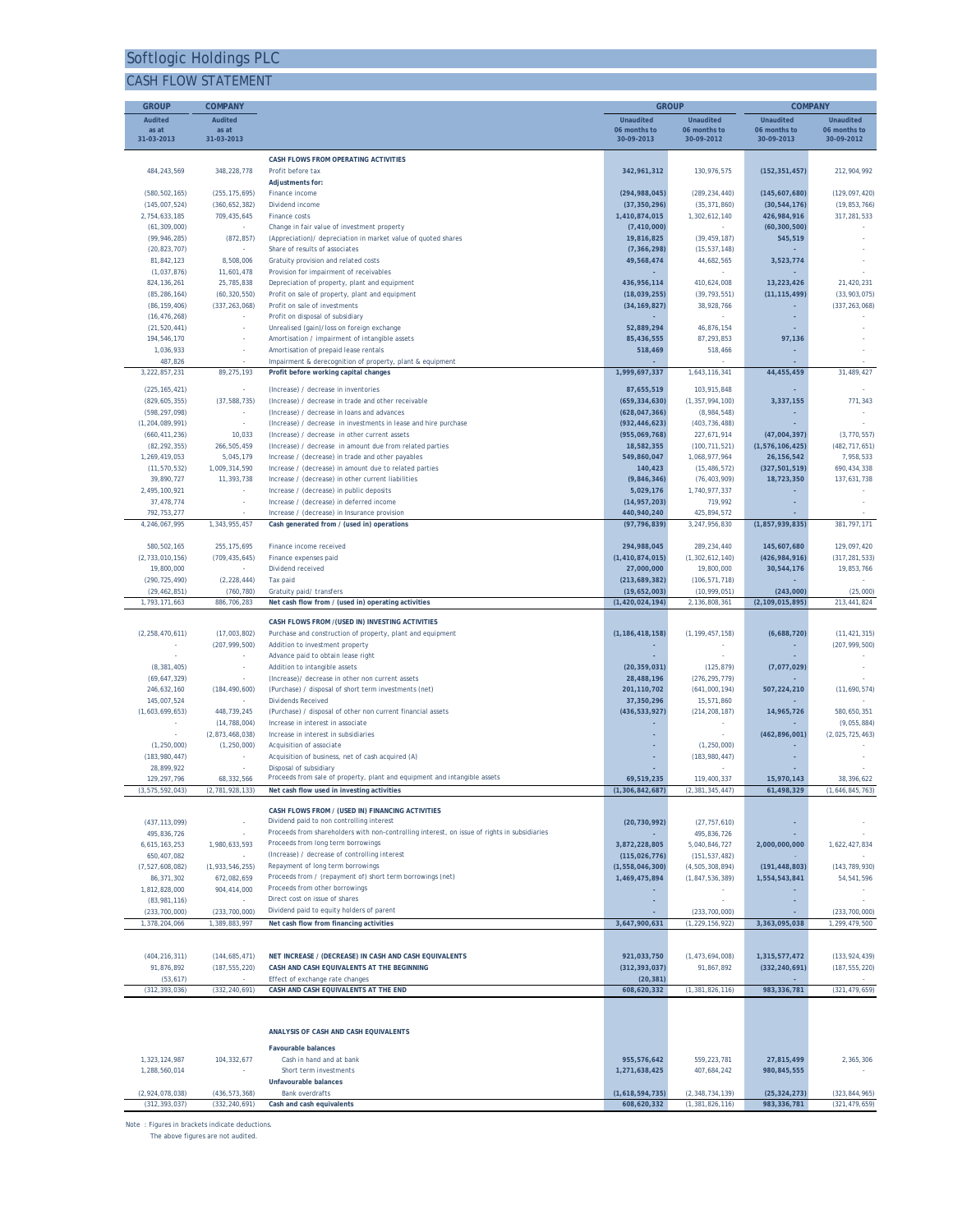### CASH FLOW STATEMENT

**A) ACQUSITION OF SUBSIDIARIES**

Softlogic Capital PLC, which is a 54.15% owned subsidiary of Softlogic Holding PLC acquired 100% stake in Stockbrokers (Pvt) Ltd (Previously known as Arrenga Capital (Pvt) Ltd as at 01 April 2012.

The acquisition had the following effect on the Groups' assets and liabilities

| <b>GROUP</b>                          |                                                                                                 |                                                | <b>GROUP</b>                                   |  |
|---------------------------------------|-------------------------------------------------------------------------------------------------|------------------------------------------------|------------------------------------------------|--|
| <b>Audited</b><br>as at<br>31-03-2013 |                                                                                                 | <b>Unaudited</b><br>06 months to<br>30-09-2013 | <b>Unaudited</b><br>06 months to<br>30-09-2012 |  |
|                                       | Acquisition of Softlogic Stockbrokers (Pvt) Ltd [Previously known as Arrenga Capital (Pvt) Ltd] |                                                |                                                |  |
| 12.912.457                            | Property, Plant and Equipment                                                                   | ۰                                              | 12.912.457                                     |  |
| 27.775.137                            | <b>Intangible Assets</b>                                                                        | ٠                                              | 27.775.137                                     |  |
| 3.500.000                             | Deposits with Colombo Stock Exchange                                                            |                                                | 3.500.000                                      |  |
| 55,663,157                            | <b>Trade and Other Receivables</b>                                                              | ٠                                              | 55,663,157                                     |  |
| 183.940                               | Prepayments                                                                                     |                                                | 183.940                                        |  |
| 18,619,495                            | Cash and Bank Balance                                                                           | ٠                                              | 18,619,495                                     |  |
| (785, 210)                            | <b>Deferred Tax Liability</b>                                                                   | ۰                                              | (785, 210)                                     |  |
| (876.799)                             | <b>Retirement Benefit Obligation</b>                                                            | ٠                                              | (876, 799)                                     |  |
| (34, 919, 284)                        | Trade and Other Payables                                                                        | ÷                                              | (34, 919, 284)                                 |  |
| (908, 860)                            | Income Tax Payable                                                                              | ٠                                              | (908, 860)                                     |  |
| (2.899.942)                           | <b>Bank Overdraft</b>                                                                           | ٠                                              | (2,899,942)                                    |  |
| 78.264.091                            | Net Identifiable assets and liabilities                                                         | ٠                                              | 78,264,091                                     |  |
| (35, 884, 653)                        | Non Controlling Interest holding                                                                | ٠                                              | (35, 884, 653)                                 |  |
| 65,756,665                            | Goodwill/ (negative goodwill) acquired/ loss on disposal                                        | ٠                                              | 65,756,665                                     |  |
| 108, 136, 104                         |                                                                                                 | ٠                                              | 108, 136, 104                                  |  |
| 91.563.896                            | Investment by Non Controlling Interest                                                          | ٠                                              | 91,563,896                                     |  |
| 199,700,000                           |                                                                                                 | ٠                                              | 199,700,000                                    |  |
|                                       | Total purchase price paid                                                                       |                                                |                                                |  |
| 199.700.000                           | Cash Consideration                                                                              | ٠                                              | 199,700,000                                    |  |
| (15.719.553)                          | Cash at Bank and in hand acquired                                                               |                                                | (15, 719, 553)                                 |  |
| 183.980.447                           |                                                                                                 |                                                | 183.980.447                                    |  |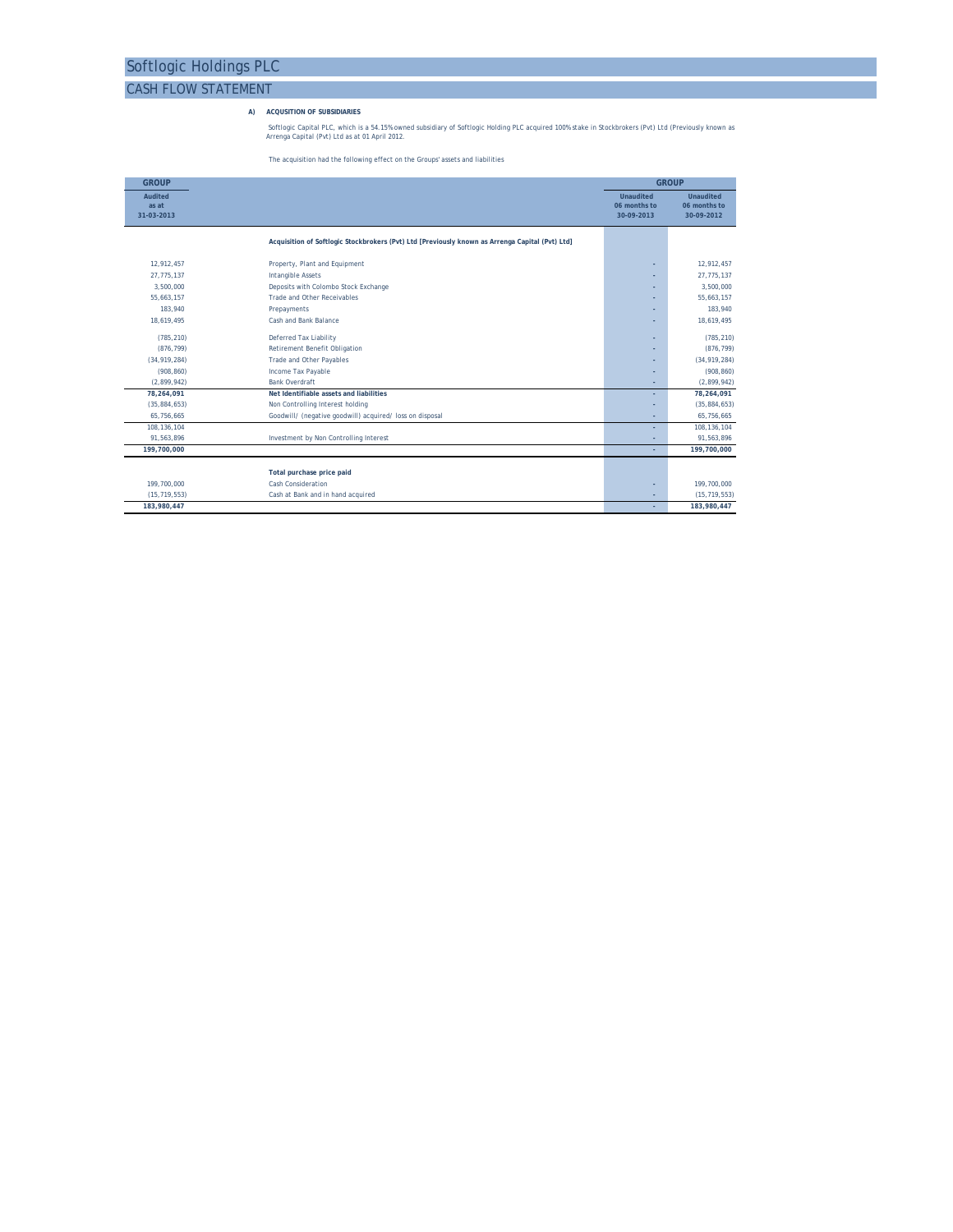### STATEMENT OF CHANGES IN EQUITY

### **GROUP**

|                                                 |                          | Attributable to equity holders of parent |                            |                         |                                      |                                  |                    |                 |                                    |                     |  |  |  |
|-------------------------------------------------|--------------------------|------------------------------------------|----------------------------|-------------------------|--------------------------------------|----------------------------------|--------------------|-----------------|------------------------------------|---------------------|--|--|--|
|                                                 | <b>Stated capital</b>    | <b>Treasury</b><br><b>Shares</b>         | <b>Revaluation reserve</b> | Exchange<br>translation | <b>Available for</b><br>sale reserve | <b>Statutory</b><br>reserve fund | Revenue<br>reserve | <b>Total</b>    | Non-controlling<br><b>interest</b> | <b>Total equity</b> |  |  |  |
| In Rs.                                          |                          |                                          |                            | reserve                 |                                      |                                  |                    |                 |                                    |                     |  |  |  |
| As at 1 April 2013                              | 5,089,000,000            | (47, 753, 697)                           | 1,337,323,892              | (93,885,610)            | 240,463,858                          | 87,790,590                       | 753,383,812        | 7,366,322,845   | 6,298,335,034                      | 13,664,657,879      |  |  |  |
| Profit for the period                           |                          |                                          |                            |                         |                                      |                                  | 92,913,259         | 92,913,259      | 210, 352, 285                      | 303, 265, 544       |  |  |  |
| Other comprehensive income                      |                          |                                          | 60,300,500                 | 4,376,293               | (171, 998, 974)                      |                                  |                    | (107, 322, 181) | (69, 244, 292)                     | (176, 566, 473)     |  |  |  |
| Total comprehensive income                      |                          |                                          | 60,300,500                 | 4,376,293               | (171, 998, 974)                      |                                  | 92,913,259         | (14, 408, 922)  | 141, 107, 993                      | 126,699,070         |  |  |  |
| Treasury shares purchased during the period     | $\overline{\phantom{a}}$ | (8, 167, 488)                            |                            |                         |                                      |                                  |                    | (8, 167, 488)   |                                    | (8, 167, 488)       |  |  |  |
| Transfer to reserve fund                        |                          | ۰.                                       |                            |                         | $\sim$                               | 29,639,064                       | (29,639,064)       |                 |                                    | <b>Service</b>      |  |  |  |
| Additions, disposals and changes in holding     |                          |                                          |                            |                         |                                      |                                  | (16, 929, 185)     | (16, 929, 185)  | (94, 512, 997)                     | (111, 442, 182)     |  |  |  |
| Subsidiary dividend to non-controlling interest |                          |                                          |                            |                         |                                      | $\sim$                           |                    |                 | (20, 730, 992)                     | (20, 730, 992)      |  |  |  |
| As at 30 September 2013                         | 5,089,000,000            | (55, 921, 185)                           | 1,397,624,392              | (89, 509, 317)          | 68,464,884                           | 117,429,654                      | 799,728,822        | 7,326,817,250   | 6,324,199,038                      | 13,651,016,287      |  |  |  |

| As at 1 April 2012                              | 5,089,000,000 | 705, 136, 747 | (96, 334, 476) | (38, 507, 190) | 255,850,552   | 1,287,030,750   | 7,202,176,383   | 4,110,003,320  | 11,312,179,703  |
|-------------------------------------------------|---------------|---------------|----------------|----------------|---------------|-----------------|-----------------|----------------|-----------------|
| Profit for the period                           |               |               |                |                |               | (178,066,140)   | (178,066,140)   | 165,509,358    | (12, 556, 782)  |
| Other comprehensive income                      |               | 626.187.867   | 4,869,890      | 161.806.938    |               |                 | 792.864.695     | 1,104,952,000  | 1,897,816,695   |
| Total comprehensive income                      |               | 626, 187, 867 | 4,869,890      | 161,806,938    |               | (178,066,140)   | 614,798,555     | 1,270,461,358  | 1,885,259,913   |
| Transfer to reserve fund                        |               |               |                |                | 42.002.441    | (42,002,441)    |                 |                |                 |
| Allocation for Life Solvency                    |               |               |                |                | (200,000,000) | 200,000,000     |                 |                |                 |
| Acquisitions, disposals and changes in holding  |               |               |                |                |               | (196,000,908)   | (196,000,908)   | 87,769,258     | (108, 231, 650) |
| Dividend paid                                   |               |               |                |                |               | (233, 700, 000) | (233, 700, 000) | . .            | (233, 700, 000) |
| Subsidiary dividend to non-controlling interest |               |               |                |                |               |                 |                 | (27, 757, 610) | (27, 757, 610)  |
| As at 30 September 2012                         | 5,089,000,000 | 1,331,324,614 | (91, 464, 586) | 123,299,748    | 97,852,993    | 837.261.261     | 7,387,274,030   | 5,440,476,326  | 12,827,750,356  |

#### **COMPANY**

| In Rs.                            | <b>Stated capital</b> | <b>Available for</b><br>sale reserve | <b>Accumulated profit</b> | <b>Total</b>    |
|-----------------------------------|-----------------------|--------------------------------------|---------------------------|-----------------|
| As at 1 April 2013                | 5,089,000,000         | (2,749,371)                          | 370,810,021               | 5,457,060,650   |
| Profit for the period             | ٠                     |                                      | (152, 351, 457)           | (152, 351, 457) |
| Other comprehensive income        | ٠                     | (684, 499)                           |                           | (684, 499)      |
| Total comprehensive income        | ۰                     | (684, 499)                           | (152, 351, 457)           | (153, 035, 956) |
| As at 30 September 2013           | 5,089,000,000         | (3, 433, 870)                        | 218,458,564               | 5,304,024,694   |
|                                   |                       |                                      |                           |                 |
| As at 1 April 2012                | 5,089,000,000         | 442,818,842                          | 256,720,117               | 5,788,538,959   |
| Profit for the period             |                       |                                      | 212,904,992               | 212,904,992     |
| Other comprehensive income        | ٠                     | (440, 918, 785)                      | ٠                         | (440, 918, 785) |
| <b>Total comprehensive income</b> | ٠                     | (440, 918, 785)                      | 212,904,992               | (228, 013, 793) |
| Dividend paid                     |                       |                                      | (233, 700, 000)           | (233, 700, 000) |
| As at 30 September 2012           | 5,089,000,000         | 1,900,057                            | 235,925,109               | 5,326,825,166   |

Note : Figures in brackets indicate deductions.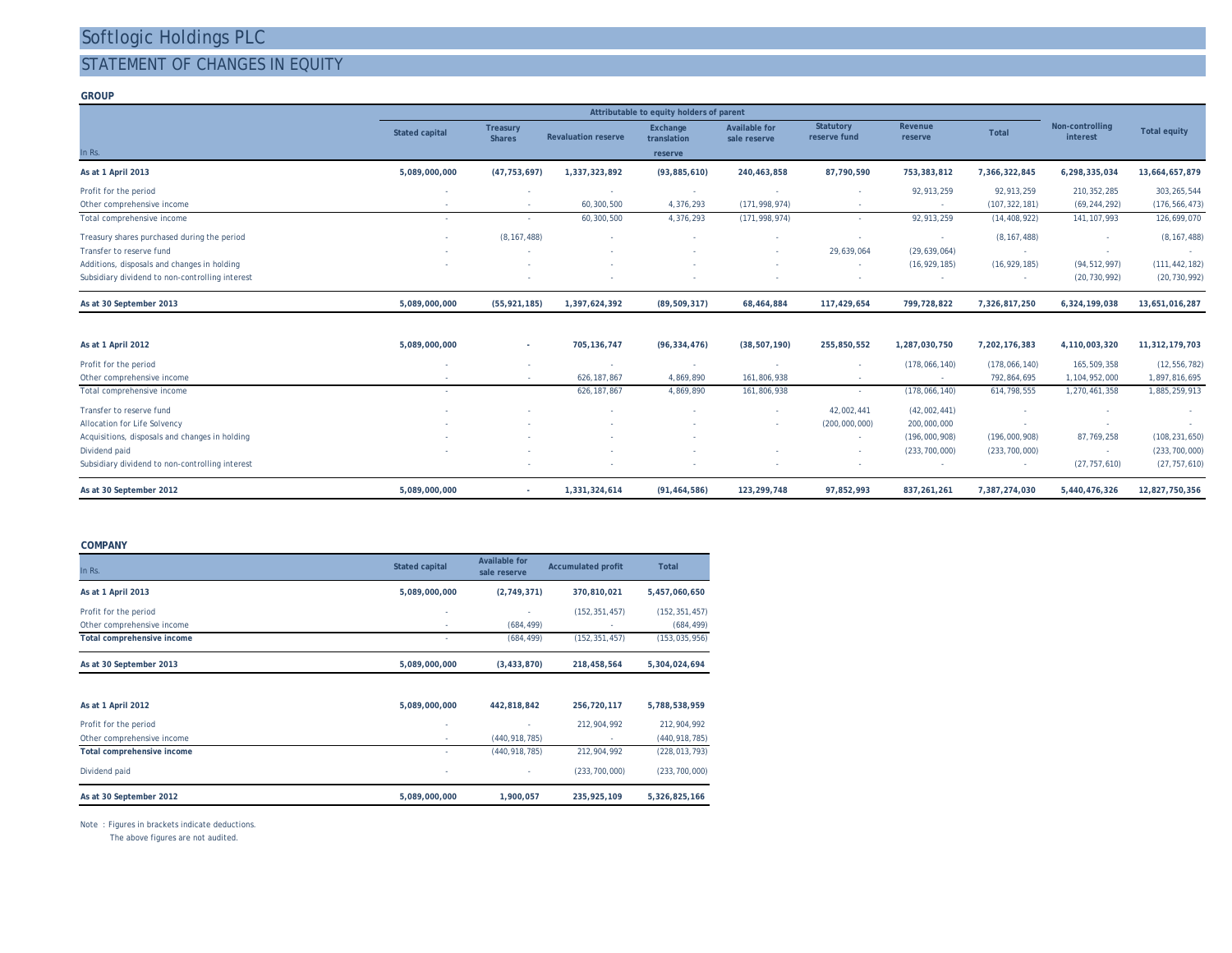### COMPANY INCOME STATEMENT

| <b>Audited</b><br>year ended<br>31-03-2013<br>Rs. |                                             | <b>Unaudited</b><br>06 months to<br>30-09-2013<br>Rs. | <b>Unaudited</b><br>06 months to<br>30-09-2012<br>Rs. | Change as<br>a<br>% | <b>Unaudited</b><br>03 months to<br>30-09-2013<br>Rs. | <b>Unaudited</b><br>03 months to<br>30-09-2012<br>Rs. |
|---------------------------------------------------|---------------------------------------------|-------------------------------------------------------|-------------------------------------------------------|---------------------|-------------------------------------------------------|-------------------------------------------------------|
| 280, 764, 425                                     | Revenue                                     | 181,579,150                                           | 143,792,150                                           | 26.28%              | 90,432,325                                            | 78, 170, 575                                          |
| (75,078,810)                                      | Cost of sales                               | (46, 640, 705)                                        | (31, 885, 126)                                        | 46.28%              | (19, 815, 983)                                        | (14, 503, 055)                                        |
| 205,685,615                                       | <b>Gross profit</b>                         | 134,938,445                                           | 111,907,024                                           | 20.58%              | 70,616,342                                            | 63,667,520                                            |
| 358, 107, 954                                     | Dividend income                             | 30,544,176                                            | 19,853,766                                            |                     | 30,328,346                                            | 17,820,001                                            |
| 403,611,206                                       | Other operating income                      | 18,272,178                                            | 381,997,493                                           | $-95.22%$           | 3,048,758                                             | 366, 268, 037                                         |
|                                                   | <b>Distribution expenses</b>                |                                                       |                                                       |                     |                                                       |                                                       |
| (168, 333, 332)                                   | Administrative expenses                     | (115, 029, 520)                                       | (92, 847, 543)                                        | 23.89%              | (62, 547, 713)                                        | (53, 626, 047)                                        |
| 799,071,443                                       | <b>Results from Operating Activities</b>    | 68,725,279                                            | 420,910,740                                           | $-83.67%$           | 41,445,733                                            | 394,129,511                                           |
| 258,592,980                                       | Finance income                              | 145,607,680                                           | 109,275,785                                           | 33.25%              | 90,282,871                                            | 60,691,982                                            |
| (709, 435, 645)                                   | Finance expenses                            | (426, 984, 916)                                       | (317, 281, 533)                                       | 34.58%              | (237, 268, 449)                                       | (185, 346, 267)                                       |
| (450, 842, 665)                                   | <b>Net Finance Cost</b>                     | (281, 377, 236)                                       | (208,005,748)                                         | 35.27%              | (146, 985, 578)                                       | (124, 654, 285)                                       |
|                                                   | Change in fair value of investment property | 60,300,500                                            |                                                       |                     | 60,300,500                                            |                                                       |
| 348,228,778                                       | Profit before tax                           | (152, 351, 457)                                       | 212,904,992                                           | $-171.56%$          | (45, 239, 345)                                        | 269,475,226                                           |
| (438, 875)                                        | Tax expense                                 |                                                       |                                                       |                     |                                                       |                                                       |
| 347,789,903                                       | Profit/ (loss) for the Period               | (152, 351, 457)                                       | 212,904,992                                           | $-171.56%$          | (45, 239, 345)                                        | 269,475,226                                           |

### COMPANY STATEMENT OF COMPREHENSIVE INCOME

| Audited<br>year ended<br>31-03-2013<br>Rs. |                                                          | <b>Unaudited</b><br>06 months to<br>30-09-2013<br>Rs. | Unaudited<br>06 months to<br>30-09-2012<br>Rs. | Change as<br>a<br>% | Unaudited<br>03 months to<br>30-09-2013<br>Rs. | <b>Unaudited</b><br>03 months to<br>30-09-2012<br>Rs. |
|--------------------------------------------|----------------------------------------------------------|-------------------------------------------------------|------------------------------------------------|---------------------|------------------------------------------------|-------------------------------------------------------|
| 347.789.903                                | Profit/ (loss) for the period                            | (152, 351, 457)                                       | 212.904.992                                    | $-171.56%$          | (45, 239, 345)                                 | 269, 475, 226                                         |
|                                            | Other comprehensive income                               |                                                       |                                                |                     |                                                |                                                       |
| (445, 568, 213)                            | Net (loss) / gain on available-for-sale financial assets | (684, 499)                                            | 440,918,785                                    | $-100.16%$          | (2, 295, 992)                                  | 586,736,621                                           |
| (445, 568, 213)                            | Other comprehensive income for the period, net of tax    | (684, 499)                                            | 440,918,785                                    | $-100.16%$          | (2, 295, 992)                                  | 586,736,621                                           |
|                                            |                                                          |                                                       |                                                |                     |                                                |                                                       |
| (97, 778, 310)                             | Total comprehensive income for the period, net of tax    | (153, 035, 956)                                       | 653,823,777                                    | $-123.41%$          | (47, 535, 337)                                 | 856,211,847                                           |

Note : Figures in brackets indicate deductions.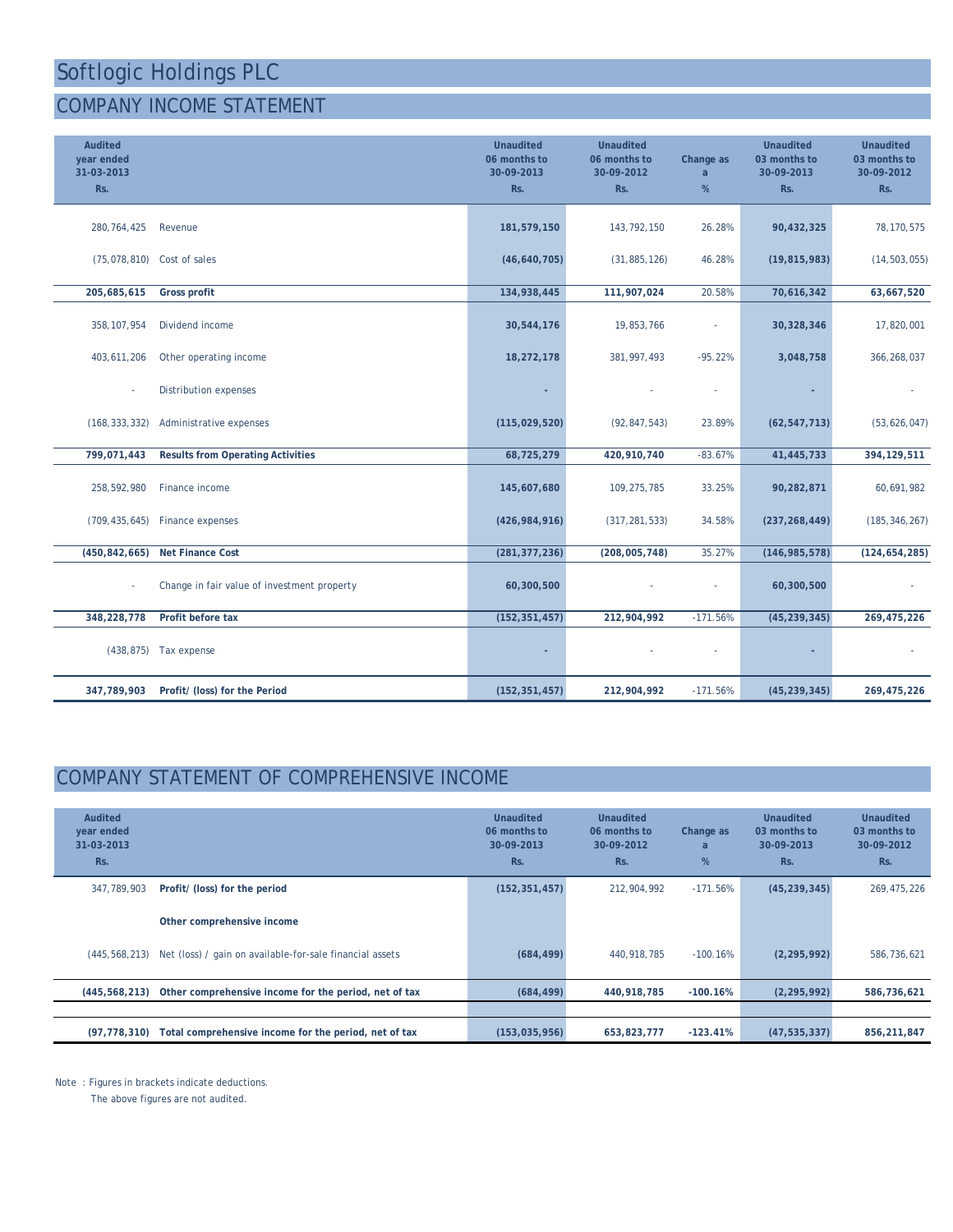### **SEGMENT ANALYSIS**

| <b>REVENUE AND PROFIT</b>               |                               |                |                |                |               |                |                     |                |                           |                 |                            |                |                 |                 |                   |                 |
|-----------------------------------------|-------------------------------|----------------|----------------|----------------|---------------|----------------|---------------------|----------------|---------------------------|-----------------|----------------------------|----------------|-----------------|-----------------|-------------------|-----------------|
|                                         | <b>Information Technology</b> |                | Leisure        |                | Retail        |                | <b>Auto Mobiles</b> |                | <b>Financial Services</b> |                 | <b>Healthcare Services</b> |                | Others          |                 | Total             |                 |
| For the six months ended 30 September   | 2013                          | 2012           | 2013           | 2012           | 2013          | 2012           | 2013                | 2012           | 2013                      | 2012            | 2013                       | 2012           | 2013            | 2012            | 2013              | 201             |
| Revenue                                 | 3.005.759.852                 | 2,756,919,303  | 13,446,763     | 1.019.483      | 3,607,510,549 | 3.049.829.620  | 245,060,813         | 422, 225, 918  | 3,541,232,209             | 2,593,059,878   | 3,736,024,238              | 3,378,028,751  | 37,423,563      | 33.994.289      | 14, 186, 457, 987 | 12,235,077,242  |
| Operating profit                        | 389,577,355                   | 282,428,159    | (31, 961, 651) | 8.270.749      | 466,542,295   | 329,473,189    | (5, 305, 617)       | 29,799,711     | (278, 951, 429)           | (388,052,416)   | 986,245,845                | 873.141.941    | (99,609,285)    | (45, 703, 393)  | 1,426,537,513     | 1,089,357,941   |
| Profit before taxation                  | 144,812,003                   | 74,501,726     | (30,046,829)   | 7.381.141      | 258,876,447   | 207, 315, 219  | (26, 981, 402)      | 569.162        | (258, 919, 504)           | (407, 804, 555) | 696,880,756                | 534,919,228    | (441, 660, 158) | (285, 905, 346) | 342,961,312       | 130,976,575     |
| Taxation                                | 11,002,900                    | (17, 373, 615) | 85,299         | (15, 231, 786) | 29.248.590    | (27, 795, 121) |                     | $\sim$         | (40, 851, 205)            | (14, 559, 816)  | (40, 492, 586)             | (62, 682, 297) | 1.311.234       | (5,890,722)     | (39,695,768)      | (143, 533, 357) |
| Profit after taxation                   | 155,814,902                   | 57, 128, 111   | (29, 961, 530) | (7,850,645)    | 288,125,037   | 179,520,099    | (26,981,402)        | 569,162        | (299, 770, 709)           | (422, 364, 371) | 656,388,169                | 472,236,931    | (440, 348, 923) | (291, 796, 068) | 303,265,544       | (12, 556, 782)  |
|                                         |                               |                |                |                |               |                |                     |                |                           |                 |                            |                |                 |                 |                   |                 |
| For the three months ended 30 September | 2013                          | 2012           | 2013           | 2012           | 2013          | 2012           | 2013                | 2012           | 2013                      | 2012            | 2013                       | 2012           | 2013            | 2012            | 2013              | 2012            |
| Revenue                                 | 1,549,248,215                 | 1,442,675,274  | 2,373,555      | 659.918        | 1,741,065,209 | 1,488,310,807  | 166,806,740         | 85, 108, 375   | 1,812,399,962             | 1,552,376,049   | 1,876,049,981              | 1,654,817,148  | 19,531,063      | 31,843,273      | 7, 167, 474, 725  | 6,255,790,844   |
| Operating profit                        | 249,432,475                   | 126,234,623    | (4, 267, 598)  | 18.998.307     | 209,081,049   | 168,097,772    | 4,582,756           | 3,401,636      | (151, 758, 527)           | (313, 931, 651) | 493,563,024                | 412,619,967    | (56, 142, 689)  | (27, 442, 813)  | 744,490,490       | 387, 977, 841   |
| Profit before taxation                  | 76,104,385                    | 13,430,532     | (4, 287, 617)  | 19,727,565     | 88,233,155    | 87,671,916     | (7, 217, 362)       | (14, 777, 415) | (203, 606, 522)           | (331, 228, 695) | 371,573,217                | 256,923,845    | (194, 601, 416) | (112, 929, 375) | 126, 197, 839     | (81, 181, 627)  |
| Taxation                                | 16,611,386                    | (3, 421, 688)  | 85,299         | (15,087,467)   |               | (27, 795, 121) | 53,248              | 3,714,792      | (24, 887, 565)            | (2, 225, 745)   | (5, 223, 232)              | (39, 413, 650) | 5,592,952       | (2, 359, 635)   | (7, 767, 911)     | (86, 588, 514)  |
| Profit after taxation                   | 92,715,770                    | 10,008,844     | (4, 202, 318)  | 4,640,098      | 88,233,155    | 59,876,796     | (7, 164, 114)       | (11,062,623)   | (228, 494, 087)           | (333, 454, 440) | 366,349,984                | 217,510,195    | (189,008,464)   | (115, 289, 010) | 118,429,928       | (167, 770, 141) |

| <b>OTHER INFORMATION</b>                          |               |                               |               |               |               |               |                     |               |                |                           |                            |                |                   |                |                     |                     |                |                |
|---------------------------------------------------|---------------|-------------------------------|---------------|---------------|---------------|---------------|---------------------|---------------|----------------|---------------------------|----------------------------|----------------|-------------------|----------------|---------------------|---------------------|----------------|----------------|
|                                                   |               | <b>Information Technology</b> |               | Leisure       | Retail        |               | <b>Auto Mobiles</b> |               |                | <b>Financial Services</b> | <b>Healthcare Services</b> |                |                   | <b>Others</b>  | <b>Eliminations</b> |                     |                | Total          |
| For the six months ended 30 September             | 2013          | 2012                          | 2013          | 2012          | 2013          | 2012          | 2013                | 2012          | 2013           | 2012                      | 2013                       | 2012           | 2013              | 2012           | 2013                | 2012                | 2013           | 2012           |
| Segment assets                                    | 5,444,782,903 | 5,426,613,371                 | 6,786,468,744 | 2,866,935,542 | 7,309,268,713 | 5,878,057,060 | 513, 144, 738       | 298, 261, 329 | 27,498,097,913 | 21,513,911,900            | 21,372,266,997             | 18,725,966,139 | 17, 181, 620, 766 | 14,075,114,259 | (28, 847, 216, 065) | (20, 127, 144, 079) | 57,258,434,709 | 48,657,715,521 |
| Investment in equity method - associates          |               |                               |               |               |               |               |                     |               |                |                           |                            |                |                   |                |                     |                     | 36,984,632     | 53,785,485     |
| Consolidate total assets                          |               |                               |               |               |               |               |                     |               |                |                           |                            |                |                   |                |                     |                     | 57,295,419,341 | 48,711,501,006 |
| Segment liabilities                               | 4,577,042,079 | 4,867,393,257                 | 2,974,948,734 | 1,319,016,971 | 5,638,931,500 | 4,768,545,900 | 520,432,413         | 237,677,762   | 23,355,870,933 | 17,337,393,120            | 7,785,515,220              | 8,364,328,883  | 9,859,929,211     | 6,709,886,205  | (11,068,267,036)    | (7, 720, 491, 448)  | 43,644,403,054 | 35,883,750,650 |
| Depreciation of property, plant & equipment (PPE) | 17,986,405    | 20,688,691                    | (191, 477)    | 3,615,508     | 40,520,906    | 23,739,067    | 2,128,828           |               | 37, 196, 249   | 37,621,962                | 324,885,485                | 299,456,305    | 14,429,718        | 25,502,475     |                     |                     | 436,956,114    | 410,624,008    |
| Amortisation of lease rentals paid in advance     |               | $\sim$                        |               |               |               |               |                     |               |                | $\sim$                    | 518,461                    | 518,466        |                   |                |                     |                     | 518,461        | 518,466        |
| Amortisation of intangible assets                 | 58,282        |                               |               |               |               |               |                     |               | 85,281,137     | 87,293,853                |                            |                | 97,136            |                |                     |                     | 85,436,555     | 87,293,853     |
| Retirement benefit obligations and related cost   | 7,055,940     | 4,469,846                     | 707,472       | 707.472       | 4,690,336     | 3,616,583     | 194,205             | $\sim$        | 7,522,115      | 10,212,418                | 25,766,631                 | 25,585,746     | 3,631,774         | 90.500         |                     |                     | 49,568,473     | 44,682,565     |
| Purchase and construction of PPE                  | 229,124       | 7,337,281                     | 739,951,731   | 485,090,398   | 126,479,747   | 76,614,788    | 40,248,050          | (2, 455, 328) | 57,346,927     | 63,870,840                | 215,529,759                | 363,506,881    | 92,911,238        | 223,670,815    |                     |                     | 1,272,696,576  | 1,217,635,675  |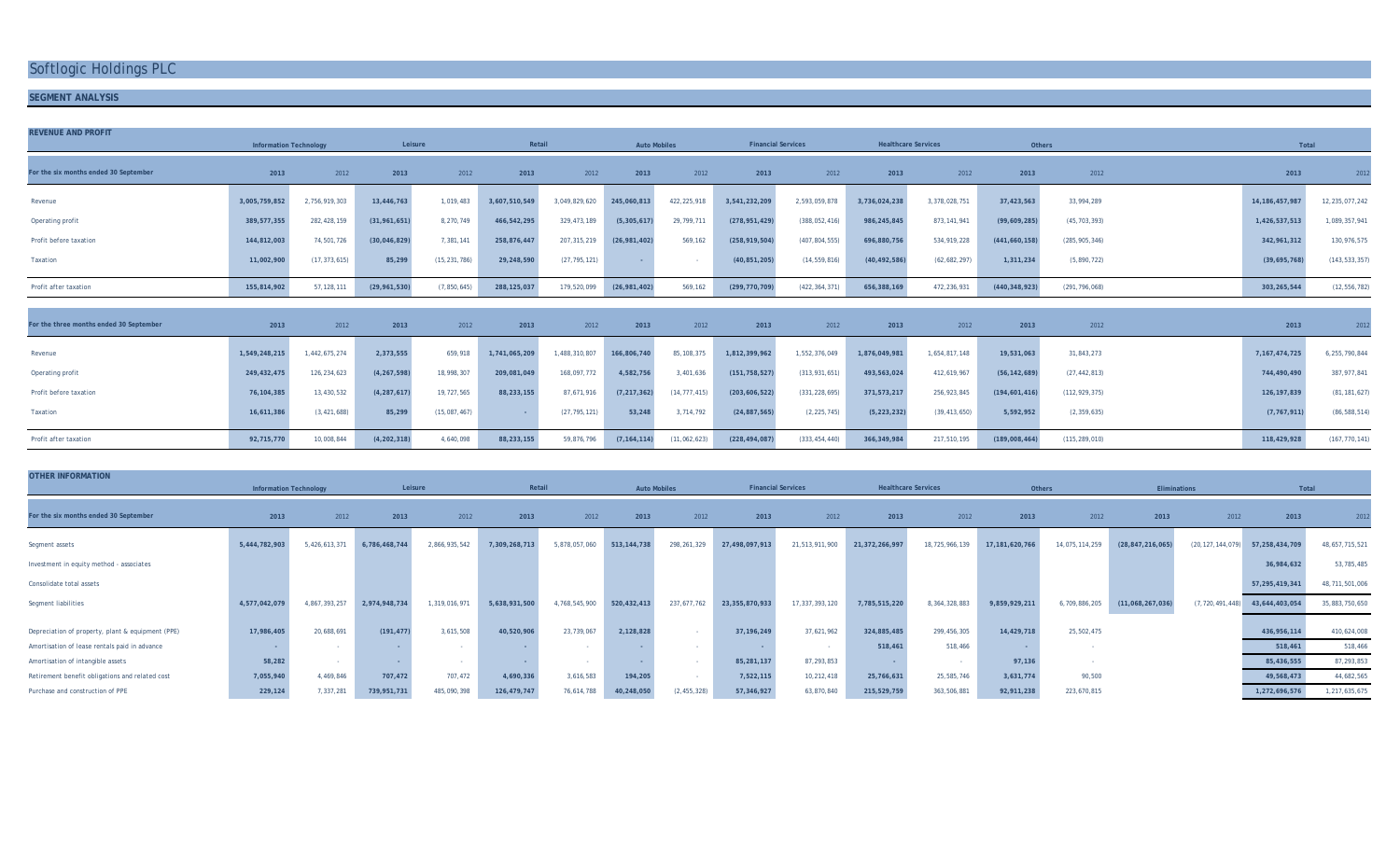### NOTES TO THE FINANCIAL STATEMENTS

### **FIRST TIME ADOPTION OF SLFRS/LKAS**

### **2.1. Reconciliation of comprehensive income- Income Statement**

| For the six month period ended 30 September 2012 |                    | <b>GROUP</b>                                 | <b>COMPANY</b>     |                 |                                                        |                             |
|--------------------------------------------------|--------------------|----------------------------------------------|--------------------|-----------------|--------------------------------------------------------|-----------------------------|
| In Rs.                                           | As per SLAS        | <b>Effect of transition</b><br>to SLFRS/LKAS | As per SLFRS/LKAS  | As per SLAS     | <b>Effect of</b><br>transition to<br><b>SLFRS/LKAS</b> | As per<br><b>SLFRS/LKAS</b> |
| Revenue                                          | 12,328,072,285     | (92, 995, 043)                               | 12,235,077,242     | 253,061,547     | (109, 269, 397)                                        | 143,792,150                 |
| Cost of sales                                    | (8, 403, 205, 314) | 113,409,134                                  | (8, 289, 796, 180) | (42,686,166)    | 10,801,040                                             | (31, 885, 126)              |
| <b>Gross profit</b>                              | 3,924,866,971      | 20,414,091                                   | 3,945,281,062      | 210,375,381     | (98, 468, 357)                                         | 111,907,024                 |
| Dividend income                                  | 11,214,631         | (11, 214, 631)                               | ä,                 | 19,853,766      |                                                        | 19,853,766                  |
| Other operating income                           | 924,300,635        | (838,083,608)                                | 86,217,027         | 382,003,881     | (6, 388)                                               | 381,997,493                 |
| Distribution expenses                            | (518, 221, 443)    | (17, 131, 505)                               | (535, 352, 948)    |                 |                                                        |                             |
| Administrative expenses                          | (2, 491, 259, 059) | 84,471,859                                   | (2, 406, 787, 200) | (80, 591, 243)  | (12, 256, 300)                                         | (92, 847, 543)              |
| Results from operating activities                | 1,850,901,735      | (761, 543, 794)                              | 1,089,357,941      | 531,641,785     | (110, 731, 045)                                        | 420,910,740                 |
| Finance income                                   |                    | 328,693,626                                  | 328,693,626        |                 | 109,275,785                                            | 109, 275, 785               |
| Finance expenses                                 | (1, 295, 337, 725) | (7, 274, 415)                                | (1, 302, 612, 140) | (317, 281, 533) | ٠                                                      | (317, 281, 533)             |
| Net finance cost                                 | (1, 295, 337, 725) | 321,419,211                                  | (973, 918, 514)    | (317, 281, 533) | 109,275,785                                            | (208,005,748)               |
| Share of profit of equity accounted investees    | 10,958,034         | 4,579,114                                    | 15,537,148         |                 |                                                        |                             |
| Profit before tax                                | 566,522,044        | (435, 545, 469)                              | 130,976,575        | 214,360,252     | (1, 455, 260)                                          | 212,904,992                 |
| Tax expense                                      | (151, 843, 619)    | 8,310,262                                    | (143, 533, 357)    |                 |                                                        |                             |
| Profit/ (loss) for the period                    | 414,678,425        | (427, 235, 207)                              | (12, 556, 782)     | 214,360,252     | (1, 455, 260)                                          | 212,904,992                 |

### **2.2. Reconciliation of comprehensive income - Statement of comprehensive income**

| For the six month period ended 30 September 2012         |             | <b>GROUP</b>                                 |                   | <b>COMPANY</b> |                                                        |                             |  |  |
|----------------------------------------------------------|-------------|----------------------------------------------|-------------------|----------------|--------------------------------------------------------|-----------------------------|--|--|
| In Rs.                                                   | As per SLAS | <b>Effect of transition</b><br>to SLFRS/LKAS | As per SLFRS/LKAS | As per SLAS    | <b>Effect of</b><br>transition to<br><b>SLFRS/LKAS</b> | As per<br><b>SLFRS/LKAS</b> |  |  |
| Profit/ (loss) for the period                            | 414,678,425 | (427, 235, 207)                              | (12, 556, 782)    | 214,360,252    | (1,455,260)                                            | 212,904,992                 |  |  |
| Other comprehensive income                               |             |                                              |                   |                |                                                        |                             |  |  |
| Currency translation of foreign operations               | ٠           | 4,869,890                                    | 4,869,890         |                |                                                        |                             |  |  |
| Revaluation of land and buildings                        | ٠           | 1,678,021,954                                | 1,678,021,954     |                |                                                        |                             |  |  |
| Net (loss) / gain on available-for-sale financial assets |             | 220,813,046                                  | 220,813,046       | ٠              | 440,918,785                                            | 440,918,785                 |  |  |
| Tax on other comprehensive income                        |             | (5,888,195)                                  | (5,888,195)       |                |                                                        |                             |  |  |
| Other comprehensive income for the period, net of tax    | ٠           | 1,903,704,890                                | 1,897,816,695     | $\sim$         | 440,918,785                                            | 440,918,785                 |  |  |
| Total comprehensive income for the period, net of tax    | 414,678,425 | 1,476,469,683                                | 1,885,259,913     | 214,360,252    | 439,463,525                                            | 653,823,777                 |  |  |

Note : Figures in brackets indicate deductions.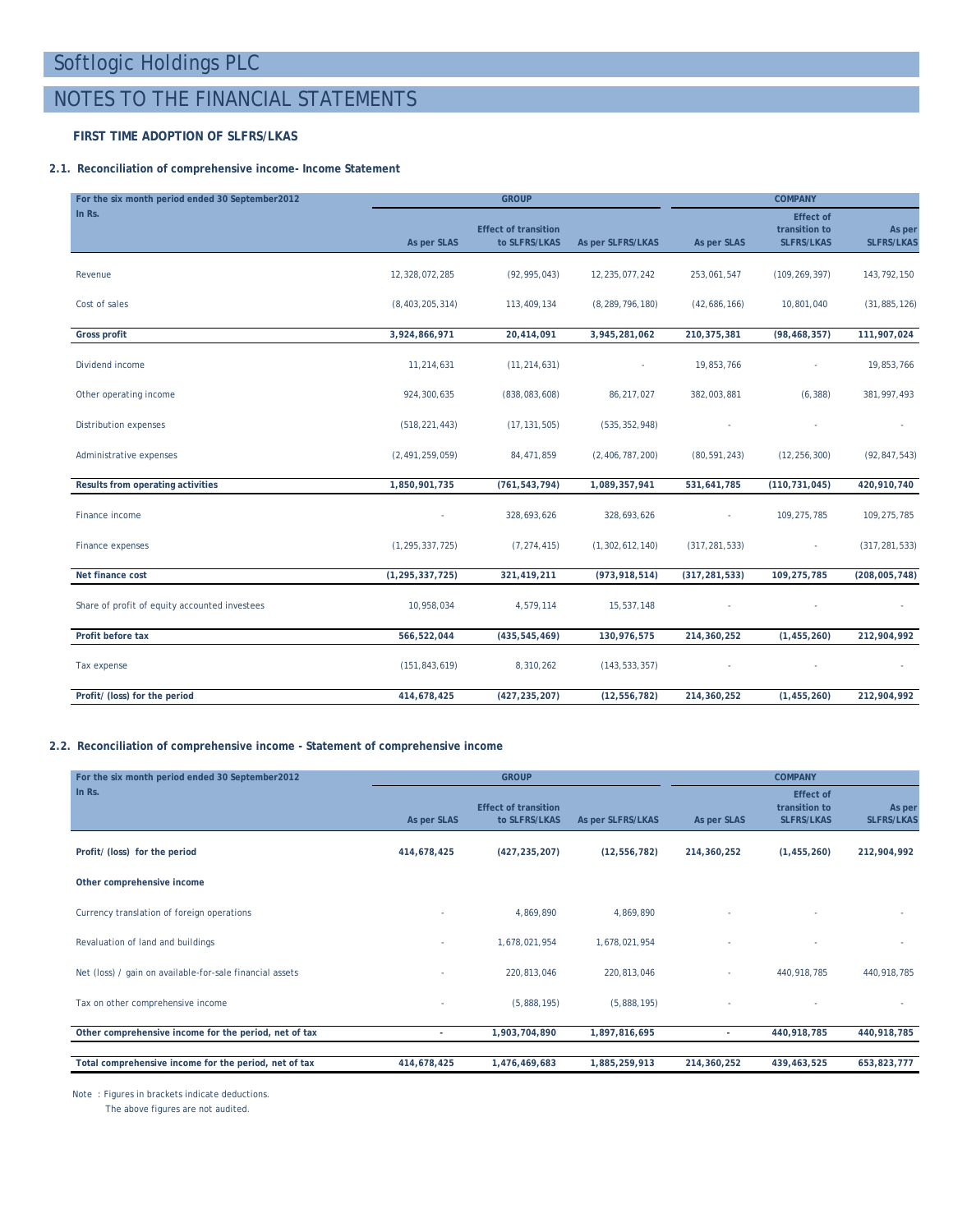### NOTES TO THE FINANCIAL STATEMENTS

### **2.3. Reconciliation of equity - Group / Company Statement of Financial Position**

|                                                     |                   | <b>GROUP</b>                                 |                   |                  | <b>COMPANY</b>                     |                          |
|-----------------------------------------------------|-------------------|----------------------------------------------|-------------------|------------------|------------------------------------|--------------------------|
|                                                     |                   |                                              |                   |                  | <b>Effect of</b>                   |                          |
|                                                     | As per SLAS       | <b>Effect of transition</b><br>to SLFRS/LKAS | As per SLFRS/LKAS | As per SLAS      | transition to<br><b>SLFRS/LKAS</b> | <b>As per SLFRS/LKAS</b> |
| <b>ASSETS</b>                                       |                   |                                              |                   |                  |                                    |                          |
| <b>Non-current assets</b>                           |                   |                                              |                   |                  |                                    |                          |
| Property, plant and equipment                       | 13,656,494,128    | 176,095,412                                  | 13,832,589,540    | 95,443,213       | 45, 415, 337                       | 140,858,550              |
| Lease rentals paid in advance                       | 155, 126, 808     | (259, 230)                                   | 154,867,578       | ×.               |                                    |                          |
| Investment property                                 | 2, 113, 736, 500  | $\sim$                                       | 2, 113, 736, 500  | 333,699,500      |                                    | 333,699,500              |
| Intangible assets                                   | 8,350,875,185     | (679, 852, 982)                              | 7,671,022,203     | $\sim$           |                                    | ×.                       |
| Investments in subsidiaries                         | ×.                | ×.                                           | $\sim$            | 8,044,204,700    | (867, 990, 217)                    | 7, 176, 214, 483         |
| Investments in associates                           | 53,556,772        | 228,713                                      | 53,785,485        | 11,000,000       | 844,007,284                        | 855,007,284              |
| Other non current financial assets                  | ×.                | 3,903,178,957                                | 3,903,178,957     | ×.               | 336, 113, 369                      | 336, 113, 369            |
| Rental receivable on lease assets and hire purchase | 3,955,229,402     | ×.                                           | 3,955,229,402     | ٠                |                                    |                          |
| Deferred tax assets                                 | 328,750,269       | (42, 273, 710)                               | 286, 476, 559     |                  |                                    |                          |
| Other non current assets                            | 2,938,471,499     | (2,920,862,459)                              | 17,609,040        | 318,745,075      | (318, 745, 075)                    |                          |
|                                                     | 31,552,240,563    | 436, 254, 701                                | 31,988,495,264    | 8,803,092,488    | 38,800,698                         | 8,841,893,186            |
| <b>Current assets</b>                               |                   |                                              |                   |                  |                                    |                          |
| Inventories                                         | 3,340,963,784     | 35,278,041                                   | 3,376,241,825     | ×.               |                                    |                          |
| Trade and other receivables                         | 5,823,891,413     | (1, 114, 837, 374)                           | 4,709,054,039     | 77,629,374       | (12, 642, 552)                     | 64,986,822               |
| Loans and advances                                  | 2, 162, 725, 494  | (932, 981, 766)                              | 1,229,743,728     | ÷,               |                                    |                          |
| Rental receivable on lease assets and hire purchase | 2,499,519,567     | ×,                                           | 2,499,519,567     | ×.               |                                    |                          |
| Amounts due from related parties                    | 112,801,580       | ×,                                           | 112,801,580       | 1,750,197,594    | (34, 718, 518)                     | 1,715,479,076            |
| Other current assets                                | ×                 | 849,496,425                                  | 849, 496, 425     | $\sim$           | 12,642,551                         | 12,642,551               |
| Short term investments                              | 3, 114, 448, 700  | 272,476,097                                  | 3,386,924,797     | 338, 426, 517    | ٠                                  | 338,426,517              |
| Cash in hand and at bank                            | 559, 223, 781     | (890, 568, 577)                              | 559, 223, 781     | 2,365,306        | (34, 718, 519)                     | 2,365,306                |
|                                                     | 17,613,574,319    |                                              | 16,723,005,742    | 2, 168, 618, 791 |                                    | 2,133,900,272            |
| <b>Total Assets</b>                                 | 49.165.814.882    | (454, 313, 876)                              | 48,711,501,006    | 10,971,711,279   | 4.082.179                          | 10,975,793,458           |
| <b>EQUITY AND LIABILITIES</b>                       |                   |                                              |                   |                  |                                    |                          |
| Equity attributable to equity holders of the parent |                   |                                              |                   |                  |                                    |                          |
| Stated capital                                      | 5,089,000,000     | $\sim$                                       | 5,089,000,000     | 5,089,000,000    |                                    | 5,089,000,000            |
| Capital reserves                                    | 1,268,128,581     | (1, 268, 128, 581)                           |                   |                  |                                    |                          |
| Revenue reserves                                    | 1,454,135,473     | (616, 874, 212)                              | 837, 261, 261     | 188,517,377      | 47,407,732                         | 235, 925, 109            |
| Other components of equity                          | ×.                | 1,461,012,769                                | 1,461,012,769     | ×.               | 1,900,057                          | 1,900,057                |
|                                                     | 7,811,264,054     | (423,990,024)                                | 7,387,274,030     | 5,277,517,377    | 49, 307, 789                       | 5,326,825,166            |
| Non-controlling interest                            | 5, 364, 135, 934  | 76,340,392                                   | 5,440,476,326     |                  |                                    |                          |
| <b>Total equity</b>                                 | 13, 175, 399, 988 | (347,649,632)                                | 12,827,750,356    | 5,277,517,377    | 49, 307, 789                       | 5,326,825,166            |
| <b>Non-current liabilities</b>                      |                   |                                              |                   |                  |                                    |                          |
| Insurance Contract Liabilities                      | 3,051,518,732     | (200,000,000)                                | 2,851,518,732     |                  |                                    |                          |
| Interest bearing borrowings                         | 9,582,231,184     | ×                                            | 9,582,231,184     | 2,431,313,370    |                                    | 2,431,313,370            |
| Public deposits                                     | 1,039,934,979     | 130,078,901                                  | 1,170,013,880     |                  |                                    |                          |
| Deferred tax liabilities                            | 308, 345, 272     | (3, 247, 123)                                | 305,098,149       | ÷,               |                                    |                          |
| Employee benefit liabilities                        | 352,448,699       | 7,771,350                                    | 360, 220, 049     | 13,663,274       |                                    | 13,663,274               |
| Other deferred liabilities                          | 1,504,819         | 78,577,912                                   | 80,082,731        |                  |                                    |                          |
|                                                     | 14, 335, 983, 685 | 13,181,040                                   | 14, 349, 164, 725 | 2,444,976,644    | ×.                                 | 2,444,976,644            |
| <b>Current liabilities</b>                          |                   |                                              |                   |                  |                                    |                          |
| Trade and other payables                            | 3,978,111,777     | (316, 442, 806)                              | 3,661,668,971     | 225,923,982      | (207, 938, 554)                    | 17,985,428               |
| Amounts due to related parties                      | 18, 104, 799      | $\overline{\phantom{a}}$                     | 18, 104, 799      | 1,069,872,735    | (45, 819, 992)                     | 1,024,052,743            |
| Income tax liabilities                              | 251,011,051       | (1,818,170)                                  | 249, 192, 881     | $\sim$           |                                    |                          |
| Short term borrowings                               | 5, 115, 689, 776  | 56,754,319                                   | 5, 172, 444, 095  | 332,056,366      | (2, 161, 282)                      | 329,895,084              |
| Current portion of interest bearing borrowings      | 4,935,461,618     |                                              | 4,935,461,618     | 1,297,519,210    | 64,264,560                         | 1,361,783,770            |
| Other current liabilities                           |                   | 116, 165, 839                                | 116, 165, 839     | $\sim$           | 146,429,658                        | 146,429,658              |
| Public deposits                                     | 5,007,318,049     | 25,495,534                                   | 5,032,813,583     |                  |                                    |                          |
| <b>Bank overdrafts</b>                              | 2,348,734,139     |                                              | 2,348,734,139     | 323,844,965      |                                    | 323,844,965              |
|                                                     | 21,654,431,209    | (119,845,284)                                | 21,534,585,925    | 3,249,217,258    | (45, 225, 610)                     | 3,203,991,648            |
| <b>Total equity and liabilities</b>                 | 49, 165, 814, 882 | (454, 313, 876)                              | 48,711,501,006    | 10,971,711,279   | 4,082,179                          | 10,975,793,458           |

Note : Figures in brackets indicate deductions.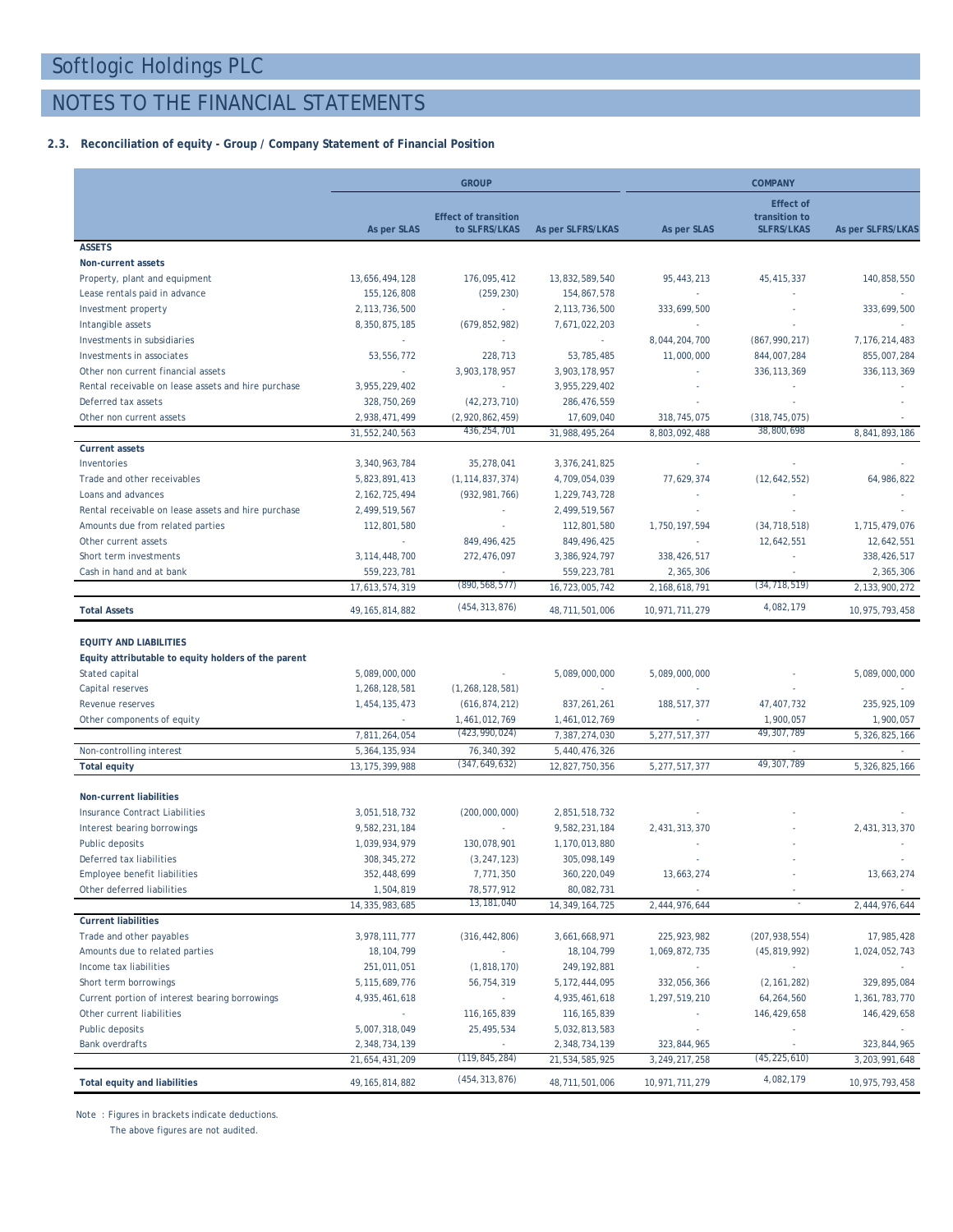### NOTES TO THE FINANCIAL STATEMENTS

### **1. CORPORATE INFORMATION**

Softlogic Holdings PLC, is a public limited company incorporated and domiciled in Sri Lanka and listed on the Colombo Stock Exchange.

The interim financial statements of the Group and the Company for the 06 months ended 30 September 2013 were authorised for issue by the Board of directors on 15 November 2013.

### **2. BASIS OF PREPARATION**

The interim financial statements have been prepared in compliance with Sri Lanka Accounting Standard LKAS 34 -Interim Financial Reporting. These interim financial statements should be read in conjunction with the annual financial statements for the year ended 31 March 2013.

The presentation and classification of the financial statements of the previous period have been amended, where relevant, for better presentation and to be comparable with those of the current period. The interim financial statements are presented in Sri Lankan Rupees.

### **3. SHARE INFORMATION**

#### **Public Share Holdings**

The percentage of shares held by the public as at 30 September 2013 was 30.27% (as at 30 September 2012 -31.50%)

#### **3.2 Directors' Share Holdings**

The number of shares held by the Board of directors are as follows:

| As at                                       | 30-09-2013  |
|---------------------------------------------|-------------|
| A K Pathirage - Chairman/ Managing Director | 349,135,096 |
| G W D H U Gunawardena                       | 57,527,300  |
| R.J Perera                                  | 60,836,700  |
| H K Kaimal                                  | 64,870,800  |
| M P R Rasool                                | Nil         |
| Dr S Selliah                                | 2,000,000   |
| Deshamanya P D Rodrigo                      | Nil         |
| WMPLDe Alwis, PC                            | Nil         |
| <b>Total</b>                                | 534,369,896 |

#### **3.3 Twenty Largest Shareholders of the Company are as follows:**

|                | As at                                                | 30-09-2013       |       |
|----------------|------------------------------------------------------|------------------|-------|
|                |                                                      | <b>Number of</b> |       |
|                |                                                      | shares           | %     |
| $\mathbf{1}$   | Mr. A K Pthirage                                     | 310, 185, 096    | 39.82 |
| $\overline{a}$ | Mr. H K Kaimal                                       | 64,870,800       | 8.33  |
| 3              | Mr. R J Perera                                       | 60,836,700       | 7.81  |
| 4              | Mr. G W D H U Gunawardena                            | 57,527,300       | 7.38  |
| 5              | Commercial Bank of Ceylon PLC/A K Pathirage          | 38,950,000       | 5.00  |
| 6              | Pemberton Asian Opportunities Fund                   | 26,000,000       | 3.34  |
| 7              | Sri Lanka Insurance Corporation Ltd-General Fund     | 15,812,400       | 2.03  |
| 8              | Bank of Ceylon A/C Ceybank Unit Trust                | 10,840,041       | 1.39  |
| 9              | Dr. K M P Karunaratne                                | 10,313,159       | 1.32  |
| 10             | HSBC INTL NOM LTD-SNFE-NTASIAN Discovery Master Fund | 9.900.400        | 1.27  |
| 11             | <b>Employees Provident Fund</b>                      | 7,230,500        | 0.93  |
| 12             | Asian Alliance Insurance PLC - A/C 2 (Life Fund)     | 4,591,702        | 0.59  |
| 13             | Mrs. A Selliah                                       | 4,236,000        | 0.54  |
| 14             | Arunodhaya (Private) Limited                         | 3,950,000        | 0.51  |
| 15             | Arunodhaya Industries (Private) Limited              | 3,950,000        | 0.51  |
| 16             | Arunodhaya Investments (Private) Limited             | 3,950,000        | 0.51  |
| 17             | Bartleet Finance PLC                                 | 3,886,000        | 0.50  |
| 18             | Miss. S Subramaniam                                  | 3,800,000        | 0.49  |
| 19             | Mr. V Kailasapillai                                  | 3,800,000        | 0.49  |
| 20             | Mrs. A Kailasapillai                                 | 3,800,000        | 0.49  |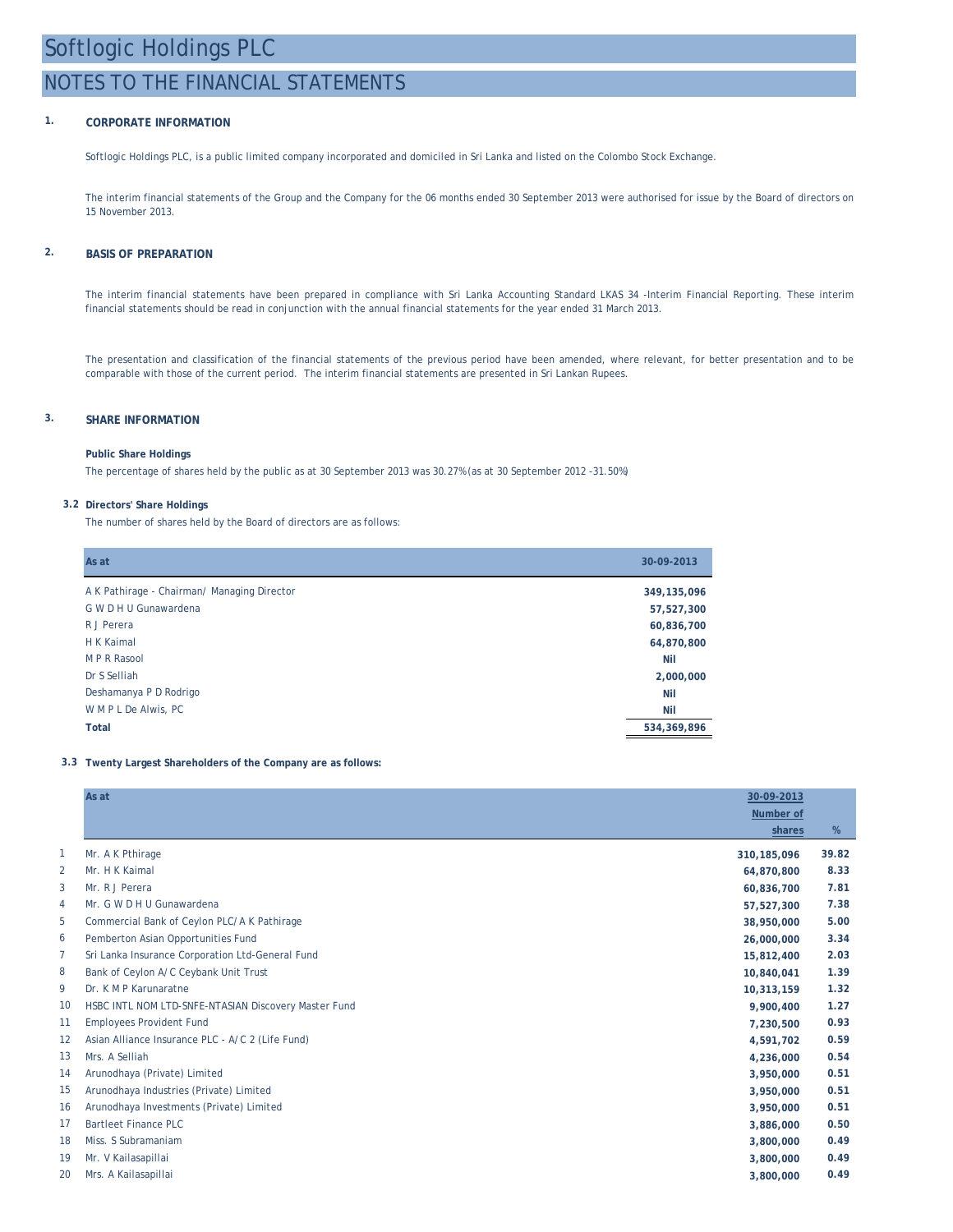### NOTES TO THE FINANCIAL STATEMENTS

#### **3.4 Stated Capital**

Stated capital is represented by number of shares in issue as given below;

| As at           | 30-09-2013  |
|-----------------|-------------|
| Ordinary shares | 779,000,000 |

#### **3.5 Net Assets per Share**

Net assets per share have been calculated, for all periods, based on the number of shares in issue as at 30 September 2013.

#### **4. STATED CAPITAL MOVEMENTS**

| <b>Stated Capital</b><br>As at 01 April 2013                                    | <b>Rs</b><br>5,089,000,000 |
|---------------------------------------------------------------------------------|----------------------------|
| As at 30 September 2013                                                         | 5,089,000,000              |
| 5.<br><b>INVESTOR INFORMATION</b>                                               |                            |
| 5.1 Market Value of Shares                                                      | 30-09-2013                 |
| The market value of an ordinary share of Softlogic Holdings PLC was as follows. | Rs.                        |
| Closing price on                                                                | 8.70                       |
| Highest price recorded for the three months ending                              | 10.00                      |
| Lowest price recorded for the three months ending                               | 8.00                       |
| Market Capitalisation (Rs. Mn)                                                  | 6,777.30                   |
| 5.2 Ratios                                                                      |                            |
| Net assets per share at the period end                                          | 9.46                       |
| 5.3 Share Trading information from 01 July 2013 to 30 September 2013            |                            |
| Number of shares traded                                                         | 10,633,871                 |
| Value of shares traded (Rs.)                                                    | 92,928,901                 |

#### **6. LISTED DEBENTURES**

Details regarding the listed debentures are as follows;

**6.1** 10,000,000 rated unsecured redeemable debentures at the face value of Rs. 100.00 each with an annual effective interest rate of 16.70% were issued on 09 September 2013 which will be matured on 09 September 2016.

| 6.2 Ratios |                   | 30-09-2013 |
|------------|-------------------|------------|
|            | Debt/equity ratio | 1.27       |
|            | Quick asset ratio | 0.88       |
|            | Interest cover    | 1.03       |

6.3 The listed debentures were not traded during the peirod 09 September 2013 to 30 September 2013. Therefore, Highest, Lowest and Closing traded prices, Interest Yield and Yield to Maturity of Trade as at 30 September 2013, were not available.

#### **7. CONTINGENCIES, CAPITAL AND OTHER COMMITMENTS**

#### **7.1 CONTINGENT LIABILITIES**

There were no significant contingent liabilities as at the date of the statement of financial position other than what is disclosed below, which require adjustments to or disclosures in the financial statements.

Pending litigations against Asiri Hospital Holdings PLC and Asiri Hospitas Matara (Pvt) Ltd with a maximum liability of Rs. 43 Mn and Rs. 51 Mn respectively exist as at the balance sheet date. Although there can be no assurance, the directors believe, based on the information currently available, that the ultimate resolution of such legal procedures would not likely to have a material adverse effect on the results of operations, financial position or liquidity of the group. Accordingly no provision for any liability has been made in these financial statements.

#### **7.2 CAPITAL COMMITMENTS**

As at 30 September 2013, the group had capital commitments contracted but not provided in the financial statements amounting to Rs. 2,410 Mn (30 September 2012 -2,321 Mn).

#### **8. POST BALANCE SHEET EVENTS**

There were no significant events subsequent to the date of the statement of financial position, which require disclosure in the interim financial statements other than the following.

The Board of Directors of the Company declared an interim dividend of Rs. 0.155 per share for the financial year ending 31 March 2014. As required by section 56 (2) of the companies Act no 07 of 2007, the board of directors has confirmed that the company satisfies the solvency test in accordance with section 57 of the companies Act No.07 of 2007, and has obtained a certificate of solvency from the auditors to this effect.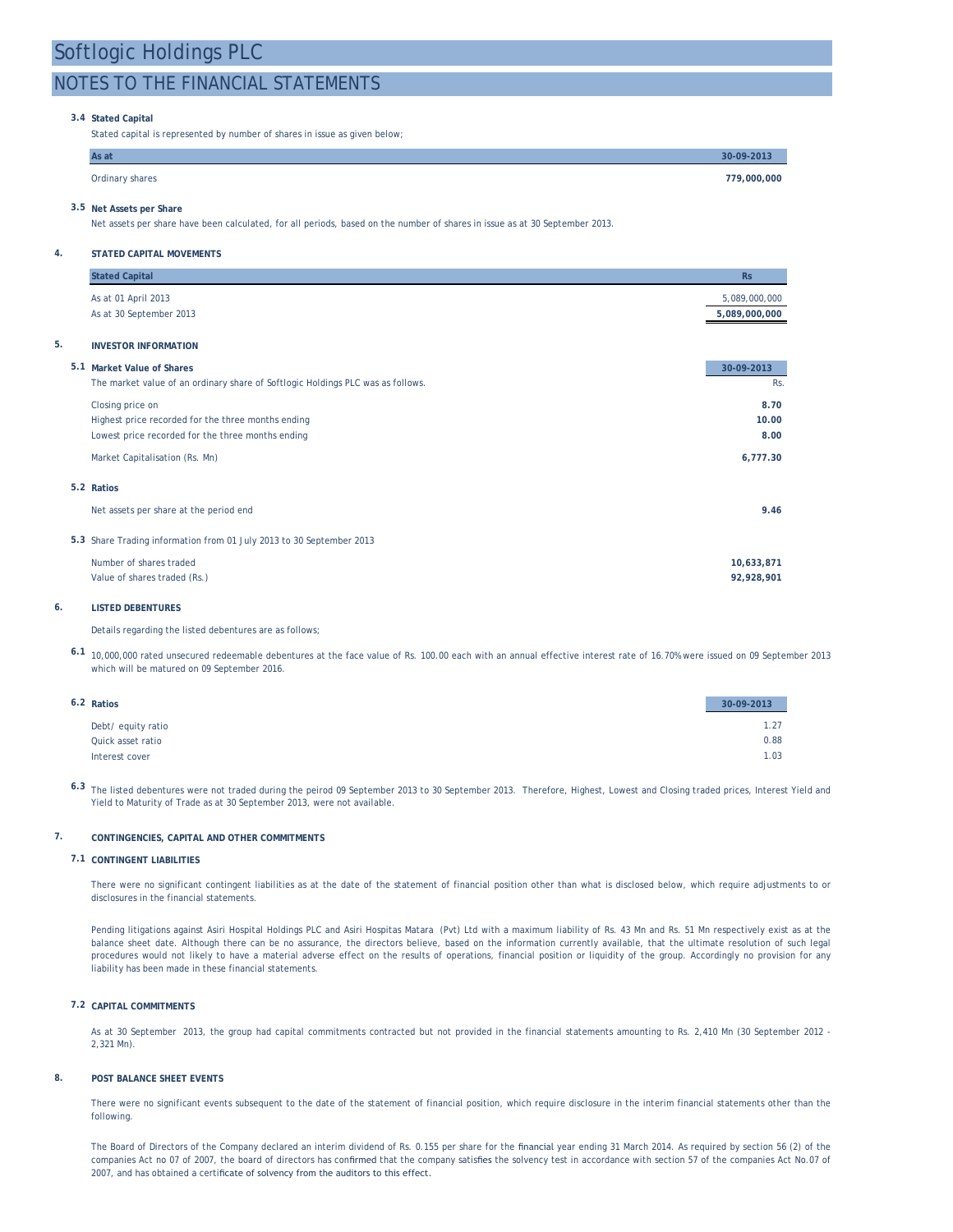## NOTES TO THE FINANCIAL STATEMENTS

### **9. RELATED PARTY TRANSACTIONS**

|                                                                                                               |                                                       | <b>Group</b>                                          | Company                                               |                                                       |  |
|---------------------------------------------------------------------------------------------------------------|-------------------------------------------------------|-------------------------------------------------------|-------------------------------------------------------|-------------------------------------------------------|--|
|                                                                                                               | <b>Unaudited</b><br>06 months to<br>30-09-2013<br>Rs. | <b>Unaudited</b><br>06 months to<br>30-09-2012<br>Rs. | <b>Unaudited</b><br>06 months to<br>30-09-2013<br>Rs. | <b>Unaudited</b><br>06 months to<br>30-09-2012<br>Rs. |  |
| <b>Transactions with related parties</b>                                                                      |                                                       |                                                       |                                                       |                                                       |  |
| <b>Subsidiaries</b>                                                                                           |                                                       |                                                       |                                                       |                                                       |  |
| (Purchases)/ sales of goods                                                                                   |                                                       |                                                       | (11, 478, 907)                                        | (4,505,969)                                           |  |
| (Receiving) / rendering of services                                                                           |                                                       | ä,                                                    | 166,705,150                                           | 124,971,150                                           |  |
| (Purchases) / sale of property plant & equipment                                                              |                                                       |                                                       | (6, 372, 972)                                         | (3,349,986)                                           |  |
| Loans given                                                                                                   |                                                       | ÷,                                                    | 1,809,755,000                                         | 303,700,000                                           |  |
| Interest received / (paid)                                                                                    |                                                       | ÷                                                     | 130, 149, 415                                         | 109, 275, 785                                         |  |
| Rent received / (paid)                                                                                        |                                                       | i.                                                    | 8,490,000                                             | 11,092,000                                            |  |
| Dividend received                                                                                             |                                                       | ÷                                                     | 5,942,300                                             | 32,130                                                |  |
| Guarntees given/ (obtained)                                                                                   |                                                       |                                                       | 1,145,100,000                                         | 740,700,000                                           |  |
| <b>Associates</b>                                                                                             |                                                       |                                                       |                                                       |                                                       |  |
| (Purchases) / sale of property plant & equipment                                                              | 22, 122, 687                                          | 6,232,090                                             |                                                       |                                                       |  |
| (Receiving) / rendering of services                                                                           | 6,028,450                                             | 7,162,500                                             | 5,784,000                                             | 7,129,000                                             |  |
| Dividend received                                                                                             |                                                       |                                                       | 27,000,000                                            | 19,800,000                                            |  |
| Key management personnel                                                                                      |                                                       |                                                       |                                                       |                                                       |  |
| (Receiving) / rendering of services                                                                           |                                                       | ÷                                                     |                                                       |                                                       |  |
| Close family members of KMP                                                                                   |                                                       |                                                       |                                                       |                                                       |  |
| (Receiving) / rendering of services                                                                           |                                                       | ٠                                                     | ٠                                                     |                                                       |  |
|                                                                                                               |                                                       |                                                       |                                                       |                                                       |  |
| Companies controlled / jointly controlled / significantly<br>influenced by KMP and their close family members |                                                       |                                                       |                                                       |                                                       |  |
| Loans obtained/ (repayments)                                                                                  | (354, 182, 752)                                       | (356, 174, 982)                                       | ٠                                                     | $\sim$                                                |  |
| Interest received/ (paid)                                                                                     | (47, 828, 571)                                        | (117, 658, 119)                                       |                                                       | (42, 171, 232)                                        |  |
| Post employment benefit plan                                                                                  |                                                       |                                                       |                                                       |                                                       |  |
| Contributions to the provident fund                                                                           | 4,841,955                                             | 3,188,700                                             | 4,207,500                                             | 2,764,800                                             |  |